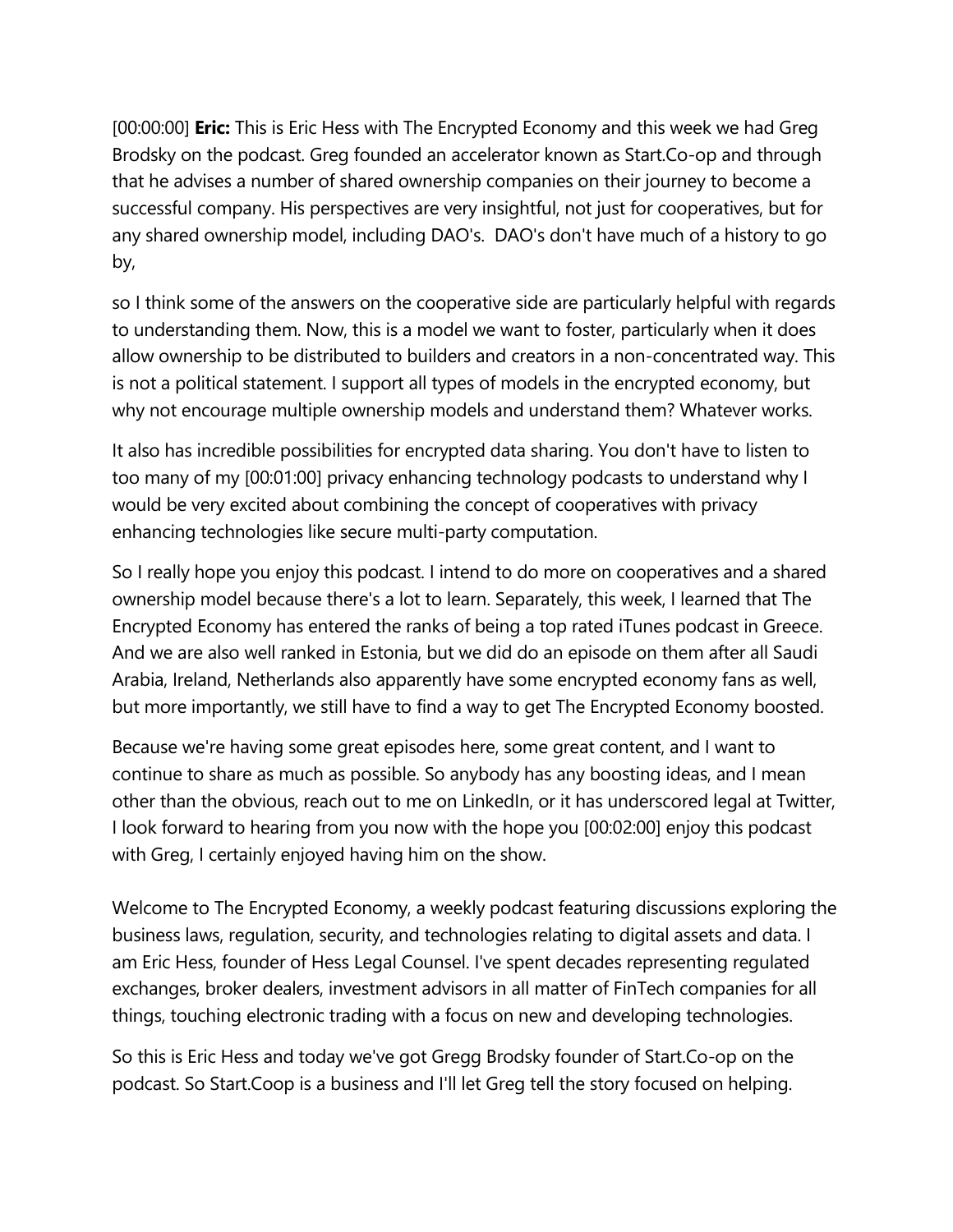Businesses or, or organizations that want to transition to co-op. we had JR Wiener on their team on the podcast a couple of weeks ago, and everybody should listen to it.

And, and we, we talked about some of the fundamental principles, but now we've got Greg who, who can, who can flush it out, tell us on the ground real-world experience. And it was, it was great. I mean, it was great to talk to him. Leading up to this call because he and I were just like, so in sync and he's like, who had all these ideas?

I was just like, oh my God, this is gonna be a great podcast. So Greg, with all that welcome to The Encrypted Economy.

[00:02:51] **Greg\:** Thanks, Eric. It's great to be here.

[00:02:53] **Eric:** Excellent. So, let's start off with your background how you got into the coop space [00:03:00] and you know, your origin story.

[00:03:02] **Greg\:** Sure. So my name is Greg Brodsky.

I'm the founder and co-director of Start.Coop. We're an accelerator for shared ownership companies. So primarily co-ops, but we'd like to think of shared ownership more broadly as a, as a spectrum. The way I got into it is actually when I was growing up in Manchester, New Hampshire, my father formed a purchasing co-op from the single family for a clothing store.

That was his father's before him and now there's more than 2000 carpet stores around the U.S. all together. When I was about 25 we did the same model for bicycle stores. So there's a group of several hundred bicycle stores that purchased them together. And so this word co-operative is a funny word.

Everyone's heard it, but in some ways it's a horrible word. No one really knows what it means. You know? I mean, look, 76% of people would rather buy from a co-operative, [00:04:00] but 89% of people can't accurately define what it is. Right. And so. the way that we talk about it is that everyone's familiar with traditional ownership.

We're, we're a handful of founders or, or the investors get really rich, why everyone else gets very little, and, and we live in this moment where there's such a massive wealth inequality. You know, where five people on our planet actually control more wealth than the bottom 50% of the population.

Right. Which is mind boggling to think about that five people have more wealth and money and privilege than billions of people on our planet. And so what we find is that there's a lot of people that want to create companies and these are entrepreneurs. That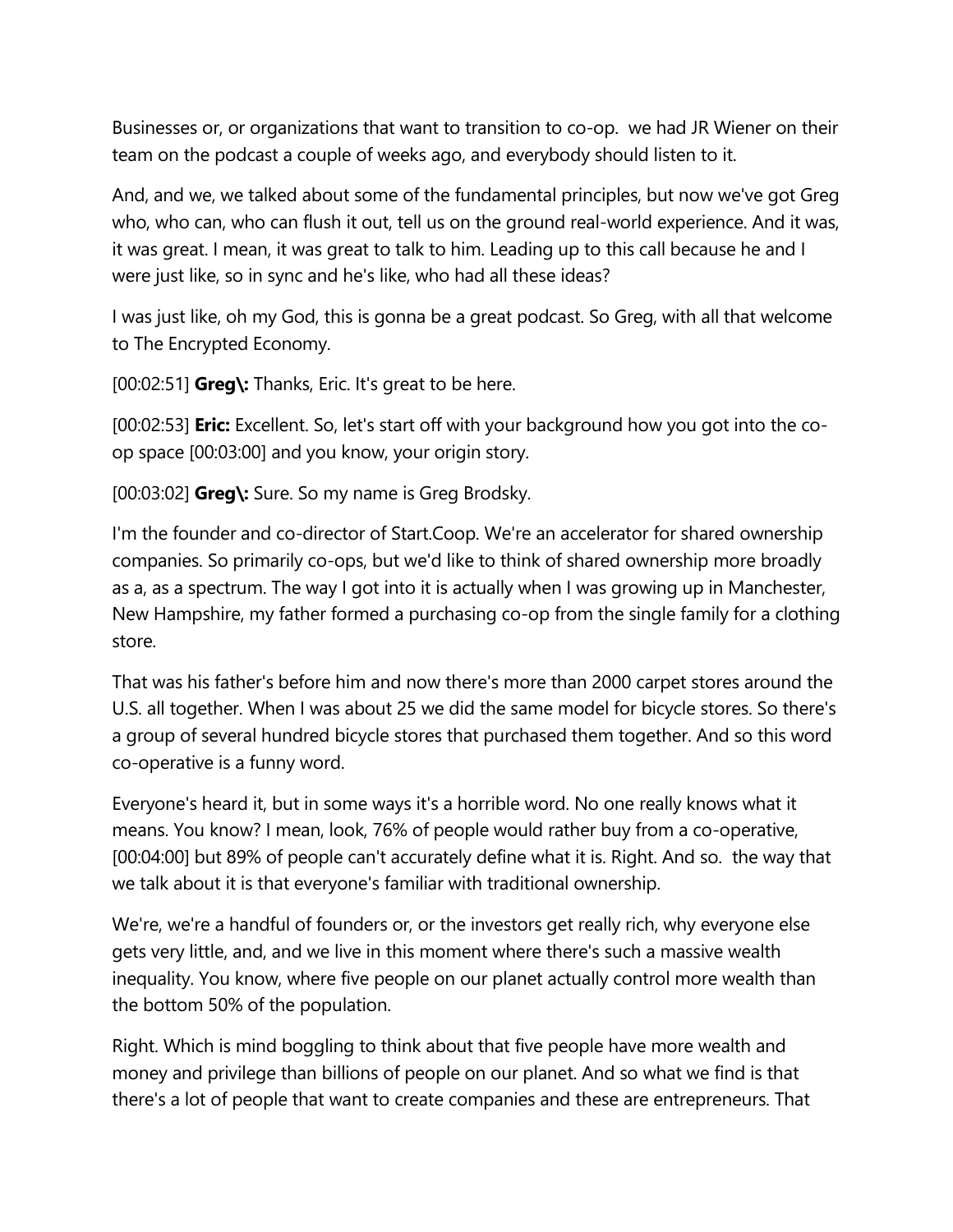actually shares the wealth generated by their company, that they don't need it just to be them.

but they're not sure exactly how to go around [00:05:00] it. And so this co-operative ownership model provides a really powerful way to say, we want to share wealth. We want to share a voice. We want to share power with our community. I think we're against it. Complicated for people to wrap their heads around is that co-operative ownership is an ownership model.

It's not a business model. And we'll talk more about that, but the fact that it's an ownership model, you can have ownership by employees of your company. you can have ownership. Consumers, if you think about a co-op owned grocery store or REI, those are consumer owned or even credit unions are consumer on co-operatives.

You can have ownership by small business owners. So the groups that my father and I started, our small business owned co-operatives purchasing co-ops ACE hardware is a great example of that. ACE hardware is a co-op owned by 4,000 hardware stores around the us, but not everyone understands. And then if you go up to the top level of [00:06:00] the supply chain, you can even have co-operatives owned by the farmers.

So if you think about Ocean Spray, cranberries, or Land O'Lakes Dairy or Blue Diamond Almonds, those are all co-operative and owned by the farmers. But I think it's a really powerful model, but people get kind of confused and muddled on what it actually means.

[00:06:19] **Eric:** Excellent. So, with that definition, let's maybe move into the accelerator.

What is the role of the accelerator? What, what functions do you do as sort of a template for the way people should be thinking about the co-op and building a co-op.

[00:06:39] **Greg\:** Right. Well, so we're getting all these inquiries of people who want to create these forms at companies. And the question is if co-ops are so great, why aren't there more?

Right. And so we found that there's, there are three reasons. One is this misperception problem. The understanding the second problem is sort of entrepreneurial support problem. There's a lot of supports for people who want to create [00:07:00] Delaware C Corp. There's a ton of ecosystem support for people who want to do Silicon Valley tech startups, but there's not a lot for co-op entrepreneurs.

And the final reason is financing. Maybe we'll talk about that, but we really designed to start a club to be an entrepreneurial support system for each year's best co-op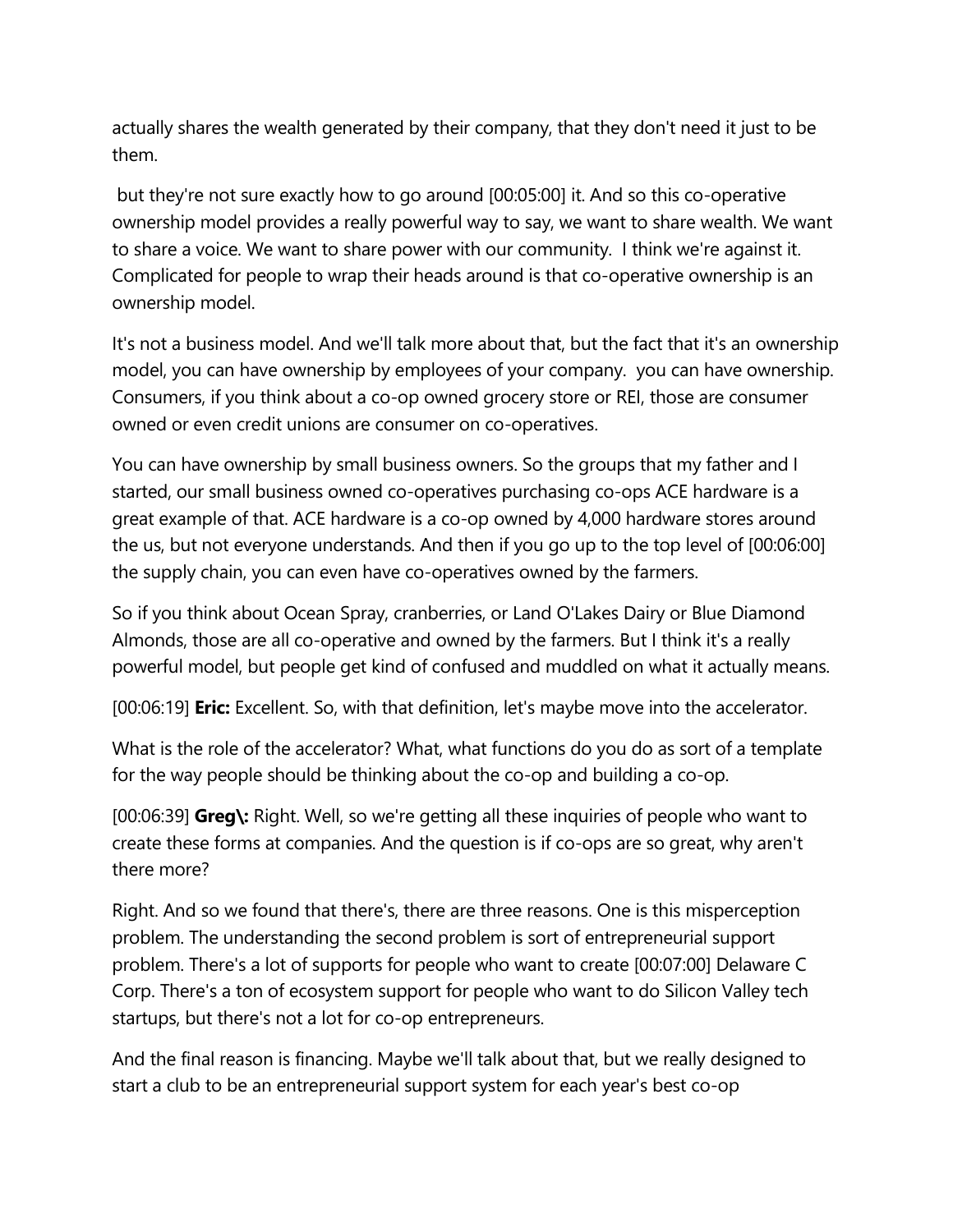entrepreneurs. And so we got several hundred inquiries a year. We choose the top seven or eight companies. And we put them through a fairly rigorous 16 week program where we provide MBA level curriculum investment, mentorship, one-on-one coaching, and then connections to preferred service providers and discounts.

And really our goal is to wrap around them a suite of services that make them feel supported. That de-risk. And put them into community with other club entrepreneurs, trying to solve the same problems and we've had some pretty amazing success stories. would it be all right if I share a few of those?

[00:07:59] **Eric:** [00:08:00] Yeah, absolutely.

[00:08:01] **Greg\:** Right on. So yeah, just to give you a sense of a few of our grads Ampled is a grad from our 2020 cohort. They're a platform co-op owned by workers and musicians, and their goal was to create an artists-owned alternative to Patreon. And they're now up to over 600 artists and they're currently looking at, can they use tokens to better manage the governance rights of the co-op, but they're really interesting.

They've been really building in public and bringing a level of transparency and community accountability and that's amazing. Carefully is a platform co-op which is owned by parents and work. That makes it easier for parents to build trusted care networks, to provide mutual aid and really redefining what care is for the digital age.

So they're tackling a whole different space. Owned by parents. And then a Driver's co-op is probably our best known co-op out of our last class. They're a [00:09:00] New York city based ride hailing platform owned by the drivers themselves. So this was covered in New York times when it launched. they now have over 3,800 drivers who are owners of the platform.

And their model is really interesting because they're actually priced about 5% below Uber and Lyft. But because they don't have all the overhead of those platforms and all the residual debt they actually share up to 30% more in net earnings with drivers on every ride. So it's a fascinating platform.

And, and so I think what's unique about those three groups and really every company that we work with. They're community of owners are each really different. Musicians, parents, drivers. but what they're all interested in, what we talk about in the accelerators what is shared ownership mean?

How do you scale and what does the technology and operational support you need to bring your co-op to? [00:10:00]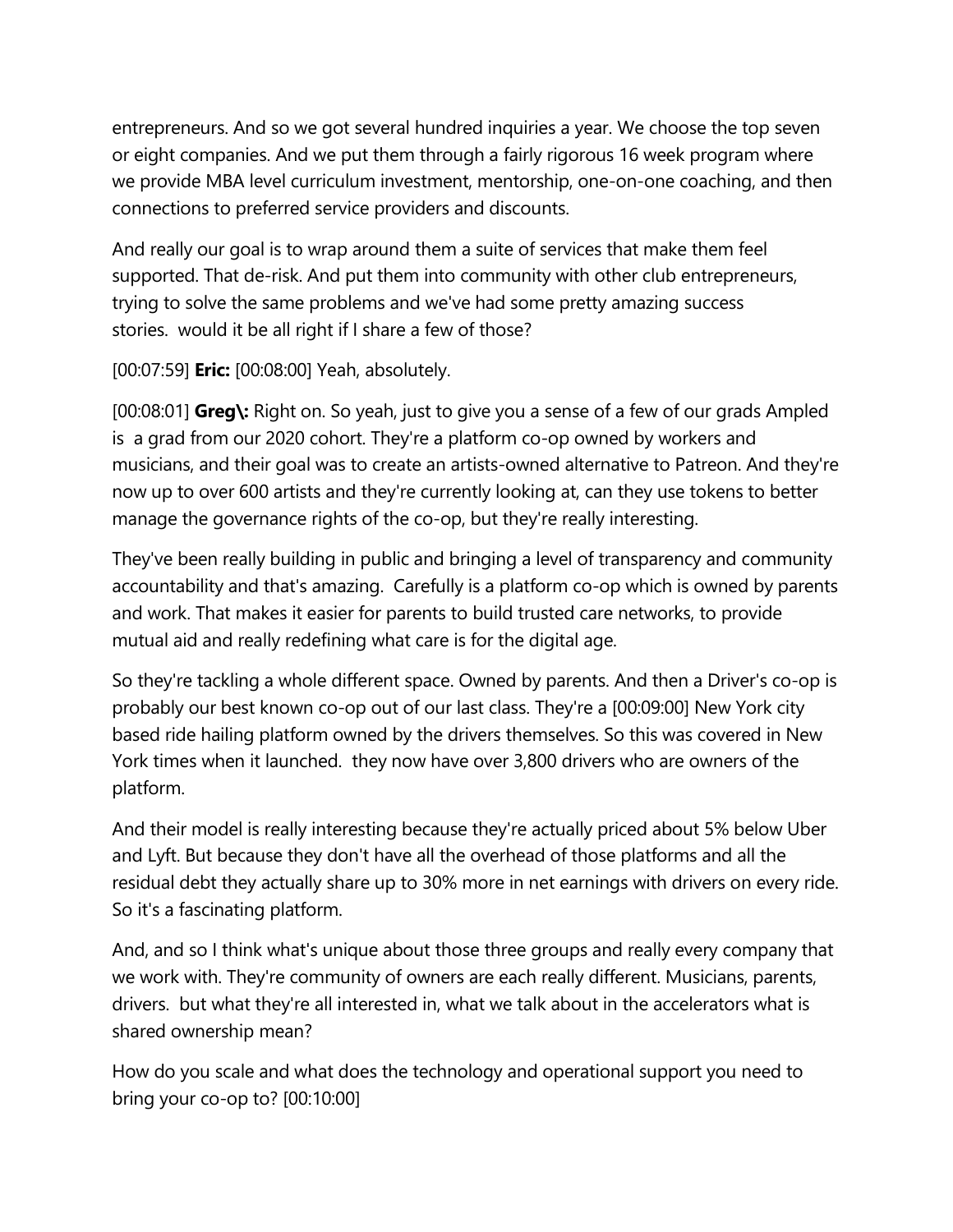[00:10:00] **Eric:** And, and out of your recent grads, because of course we're, we're on the encrypted economy podcast, which ones are probably more tuned to the digital economy.

[00:10:13] **Greg\:** Yeah. I think Ampled and Carefully are very much a hundred percent digital platforms.

there's this whole notion of what is a platform co-op and so we don't just work with platform co-ops. We talk about platform co-ops is, is owned by some combination of either their users and or their workers. And so it could be it could be. And so we really become a home for people in, in the U S and Canada to scale platform co-operatives, where tech is really at the center of what they're trying to do.

And what we love about technology cost platform co-ops is that tech allows scale in a whole different way. We can have parents or musicians all over the country, [00:11:00] joining these platforms. Scale is really what the accelerator's about.

[00:11:06] **Eric:** And so and I think I'd love to double click a little bit more on Ampled because oftentimes the music industry and what goes on there is just becomes a template for other things.

Tech is like, it gets off and adopted at the, at the music industry level and then gets replicated. But in terms of your applicants, have you had co-operatives come to you with a with, I guess ownership distributed among developers?

[00:11:32] **Greg:** We have, yeah, we've, we've gotten several tech worker co-ops we've, we've gotten probably like every application you can think of.

We've had we've had a wide variety and you know; I think people are trying to figure out a more ethical version of what the tech landscape looks like. Right? Like there was this notion in the beginning, I think when tech was getting going that some attack was. more equitable, it was [00:12:00] fairer.

It was more of a meritocracy. And I think as we've gotten into eras that we're recreating the same power dynamics and wealth discrepancies that exist in the rest of the economy. In fact, in some ways, because tech has moved so fast I think the wealth and the power has become even more concentrated there than any other.

and so we're, we're getting a lot of people to say, well, maybe we want to be a worker. Coop in fact, there's a whole Slack channel, devoted to worker co-ops in the game development space. People are trying to rethink notions of, of work and what is equitable. And also if they have the choice.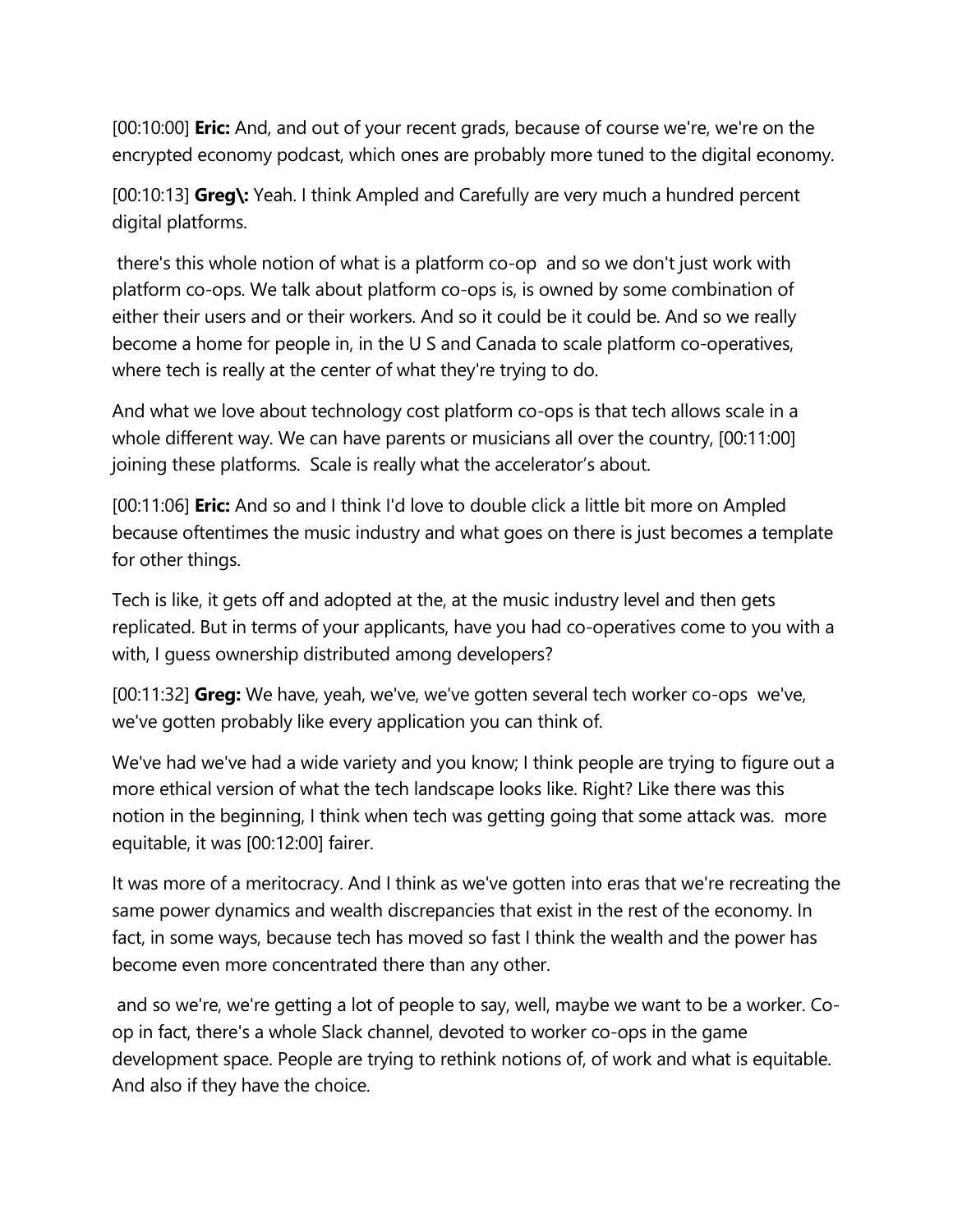Like if, if they don't have to work for Uber and Lyft anymore what do they want their worklife balance to be? So we've got a starve, upline issues, class where the lead is actually a programmer at Uber. The CTO for drivers co-op, [00:13:00] used to work for Google and Facebook. And so we're seeing a small, but consistent tie to people from the tech community who are.

Maybe this is a better alternative and we're really trying to actively engage with them on how to rebuild the space.

[00:13:13] **Greg:** recently we're talking to a really interesting manga subscription platform, which is worker owned. and that's called, Azuki A Z U K I and their goal is to create a subscription platform for all the manga that's coming out of Asia.

and so they they're really interesting company and they're really innovating what can be done.

[00:13:36] **Eric:** and what's manga? is that the Japanese,

[00:13:38] **Greg:** Yeah, it's like the cartoon books and you know,

**Eric:** That's interesting.

**Greg:** Yeah. So it's really, and I think this is where people want to say, well, aren't, co-ops a sector.

Aren't you guys just food or agriculture or isn't adjust REI. And this is where I really have to like push back on people. [00:14:00] No, it's, it's an ownership model. Like what in the world does manga have to do with REI have to do with Ocean Spray cranberry juice. And these are completely different business models.

I think this is sort of the challenge of our accelerators. You know, we throw people together that are working in very different industries and we're not the expert in any industry, but I think where we tie people togethers], this focus on tack on governance. On financing options in order to scale their vision.

[00:14:27] **Eric:** And so maybe going back to Ampled for a little bit, and if I'm a musician and I'm contributing how does the model actually work as a contributor? Like what's contributed, how is it monetized? How is it shared back with the participants?

[00:14:46] **Greg:** Yeah, well, I really enjoyed the podcast you did with the Jr Weiner team last week. So one of the core concepts I learned from Jason, who's the principal over there, is that it's useful to think of ownership as a bundle of rights. And I think the two main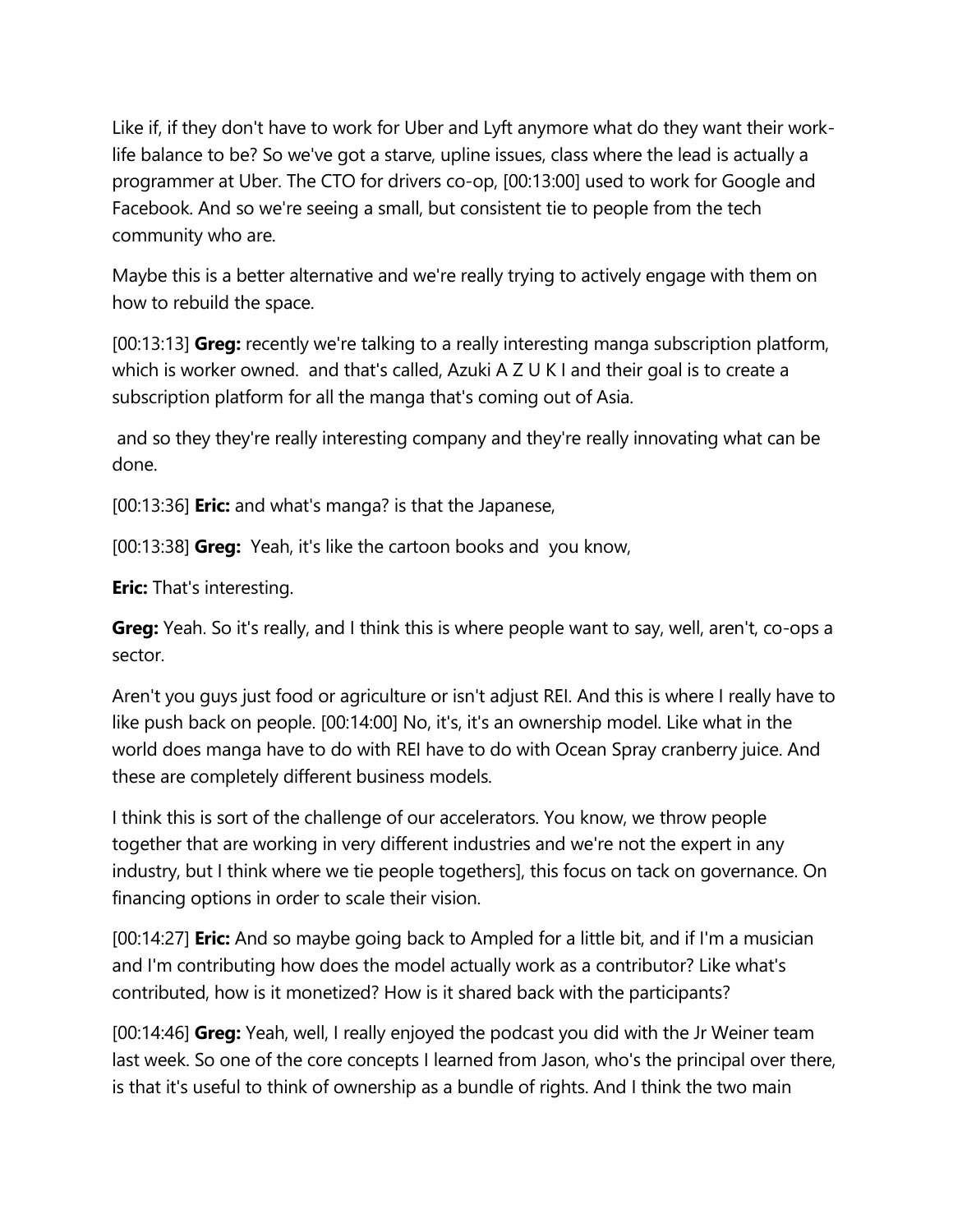rights are [00:15:00] usually some sort of financial. And then some sort of decision-making or power.

Right. and so each one's a little different. We actually just published this; this open source tool called the ownership model of canvas to help teams really dissect. How do we think about ownership in our community? with Ampled in particular they have a patronage split between their workers and the musicians.

And I know you guys had a long thing last week on patronage . I don't want to open up that whole can of worms, but patronage is really just, how do we track the activity and reward people proportional to that in our co-op right? So sometimes there's this myth that in a co-op everyone's getting. an equal amount that is this communist socialist thing.

and that's almost never the case. The rewards are directly proportional to activity. So for example, they happen to have two shared classes. One is a worker class where their contributions are based on how many hours they [00:16:00] put into developing the platform. And they have somewhere between 20 and 30 people now helping to develop the platform.

And then for the artists. it's based on how much volume they do through the platform. So their platform is about a Patreon like support. And so if someone gets you know, more activity through P through Ampled, then they would get more of the profit share at the end of the year. and so that's how the financial rights work.

And then in terms of the governance or the voice rights, each share class always gets to elect at least one director, usually more to the board, and so there's a representation that happens for a chair, and then if there's big topics it's brought to the whole membership, so people can chime in and say we own this thing.

We care about it. Give us a say in where you're going. And so when it comes to matters of strategic importance, whether it's taken on outside financing or we want to do the shift over, over here the [00:17:00] members get to be brought into that discussion and say maybe that's not right.

[00:17:05] **Eric:** Excellent. Excellent. And so in the context of Ampled are there any of these other graduates of the program? Article 58 in Colorado has this concept of an equity investor. in a co-op have any of the co-ops that you've worked with had an equity investor.

[00:17:32] **Greg\:** Yeah, I would say the majority of people approaching us are really interested in how to bring outside financing into their co-op.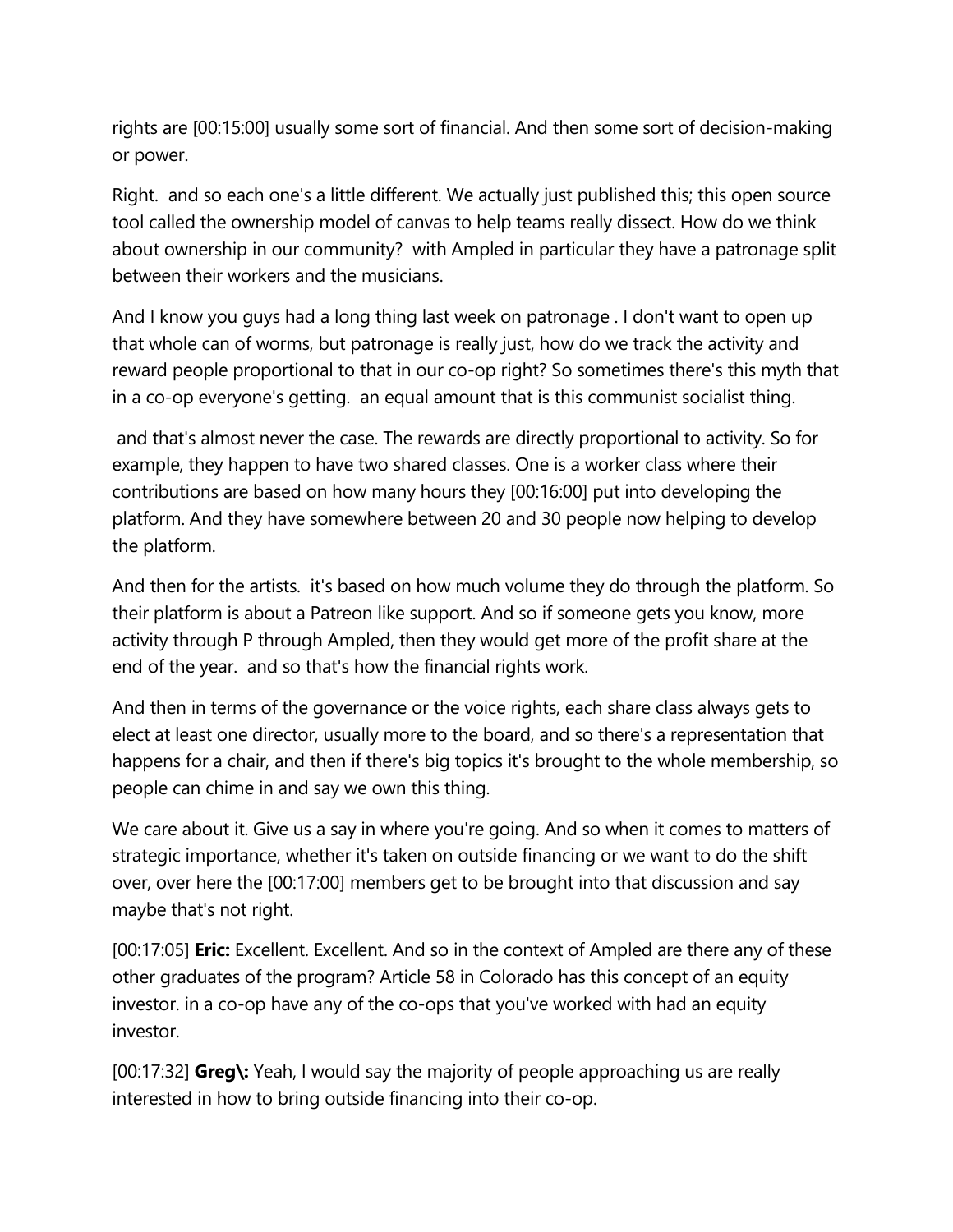Um it's not why we formed the accelerator, but it's probably the most common topic that we get asked about now. And so we actually published a fairly robust two-part blog series on that. If you Google "How to invest in co-ops" we put in some of our best thinking. You know, the reality is most businesses need some outside [00:18:00] funding.

that if your group either has enough financial capacity in the group itself, or your business model does not lead to need a lot of financing to get going. That's awesome. But more and more, we see that because the competition is so robust, and people are competing against established companies and VC back company.

That they often need to bring in outside investment. So that can be a debt. And there's a handful of loan funds that work specifically with co-ops and other shared ownership companies. but it can also be preferred outside investors. And so we talk a lot about that and, and you can have outside investors in a co-op, they can be their own share class.

the two main limitations are. it needs to always be the minority of financial benefit. And then you receive the minority of governance rights, and there's a lot of ways you can design within that, but there's a lot of people who actually would love to invest in [00:19:00] co-operatives. I think that there, we talked to a lot of people who feel this huge gap between.

What their values are and where their money is invested in the economy. and, and on the entrepreneur side, every single one of our grads wants to raise money to, to speed up their vision and to scale it out. And so we actually spun off a small equity fund called the Akaroa economy fund last year, and we're up to now 30 investors in it.

And really the goal is to facilitate those conversations between the investors and the entrepreneurs and to sort of address. The capital that wants to come into the shared ownership space. because I think a lot of people are interested in it, but they're not sure how to do it. And so we had a worker owned company in Maine who had outside investors, and we had a user owned company in Texas who had outside investors that the investors don't know about each other.

Right. And so what the fund is doing [00:20:00] is facilitating the ability for people to learn about more of these kinds of investments.

[00:20:05] **Eric:** Excellent. And so now dropping down into the applicants, where is the fit good and where is the fit not so good? In other words, maybe it's as simple as this, like when you're looking at an application for the accelerator fund, what are the criteria.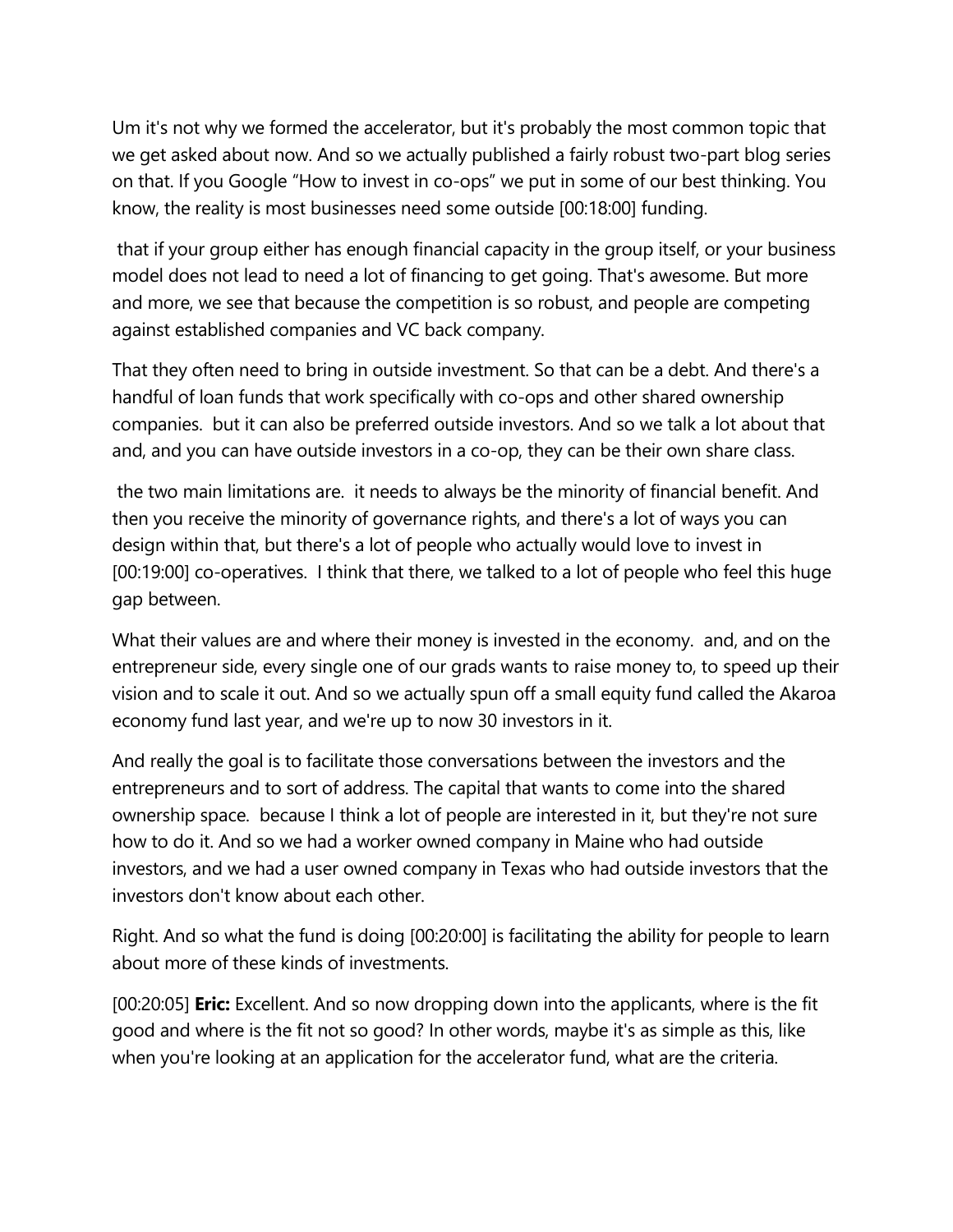[00:20:24] **Greg:** Yeah. So our criteria are on our website. I won't read it for, because I'm sure you have a lot of people who are not a great fit for the accelerator, but I think it's useful to think about a co-operative as a social business. And what I would say is that you really need the social side and the business side.

Right. And so it, occasionally you get people who think that just being shared ownership is a business, and it's not right. Like I said, it's an ownership model. It's not how the company generates revenue. and who, who benefits from ownership is really a different question. [00:21:00] And so we sometimes have to coach people.

You still need a business model like we've gotten inquiries to say I've, I've these, I have this failing business. We're going to make it a co-op isn't that going to solve all the problems can't you just wave the magic wand. And unfortunately it doesn't work that way. Um and I would say on the flip side the social matters also you know, if it's just you as a sole founder it's not a co-op you need all these three people to be a group.

and so you have to also have that social skill of being a facilitator and an organizer and the ability to bring people together. And so occasionally we get people, these amazing ideas we had a guy applied to this year's cohort and said, well, I want to create user owned version of Google basically.

Right. And we're like, well, that sounds incredible. Wouldn't that be great? You know, if we had something actually owned by the community and I said, well, how many people have you talked to about it? Is it [00:22:00] well, no, just right now, it's just me, but can you give me money? And I said, well, no, you need to prove that you can actually get people into this thing.

And so I think it is a different form of leadership. but we really are looking for people can do the business side and the social.

[00:22:19] **Eric:** It's interesting because I see a lot of parallels in that with DAO's which we're, we're, we're talking more about your experience on the ground, but DAO's are just another form of shared ownership decentralized management structures, but sometimes for DAO's for a lot of these you know, I'll just say blockchain enabled technologies or de-fi, or what have you community is everything.

Right. It's I mean, obviously you need the technology, it needs to work. You need not to get, you need to have security. There are fundamentals you need to have, but, but if you think of it as a three-legged stool one is like [00:23:00] research and development. Um, another one is the ability to market.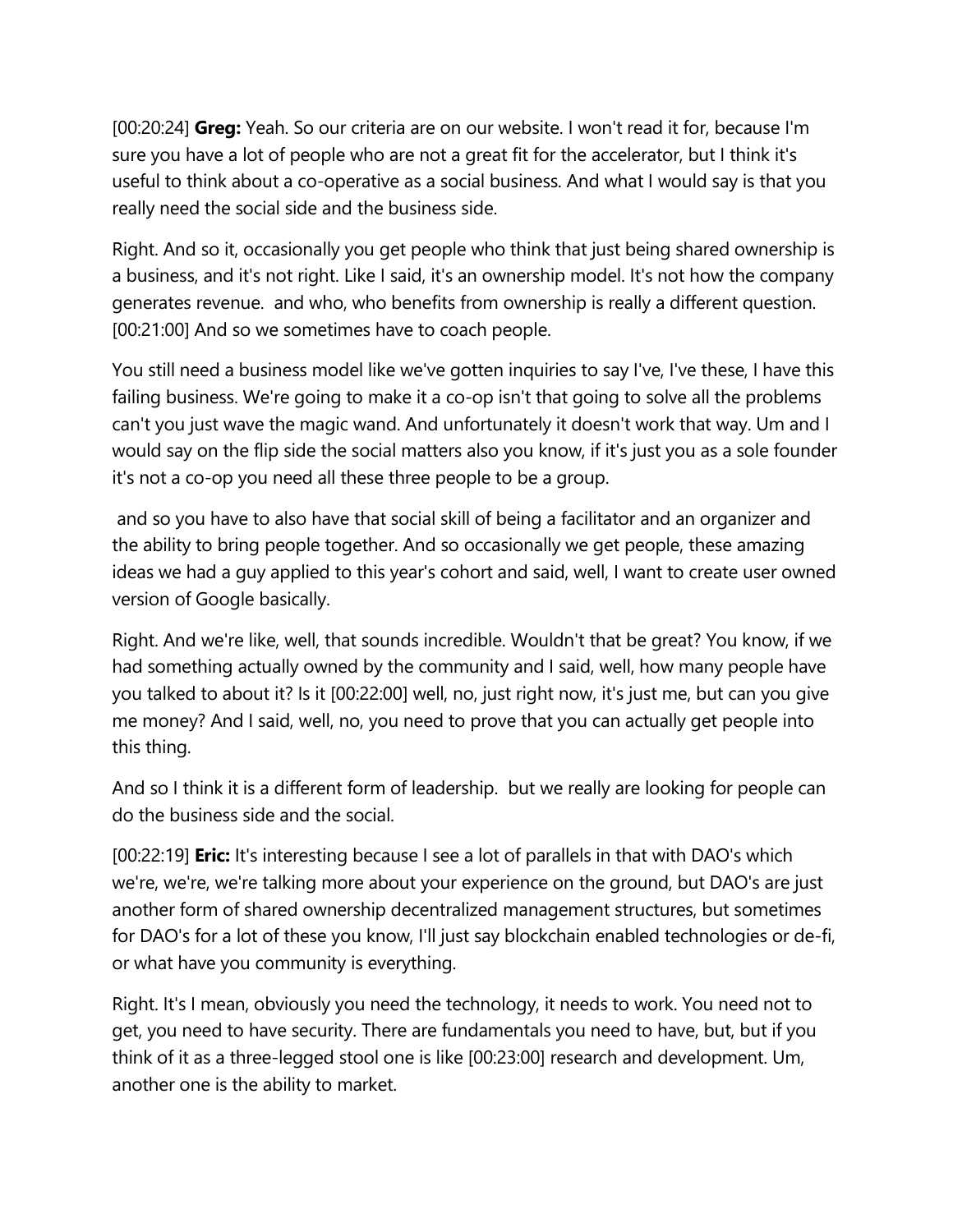And the other one is just the, the organization the fundamental organization supporting it. But that marketing component, that community aspect of it is so critical. If you can't draw that community in, then you know, it's going to be very hard to make it. And in, and with a lot more things going on online telegram groups and discord channels and all these different ways of sort of collecting people with common interest.

There's a lot of power in that, but, but you know, in a, in a model like this, I lost my balance. You see that and a model like this it is so critical to find that ability to draw on that community and to continue to incentivize that community to, to engage. So people's interests Wayne too, which is another [00:24:00] risk like, Ooh, it's really exciting.

We're all in you see that a lot with a lot of these. Protocols like defy. It's like everybody rushes in because there's like basically a sale they're getting higher yield, but then can it be sustained if somebody else offering another yield is somebody else forty-one everybody moves over there.

So these are our risks that are not just unique to co-ops or DAO's, but they're, they're sort of across the whole, you know what I call the encrypted ecosystem as well as.

[00:24:30] **Greg\:** Yeah. I mean, w you know, when I'm not listening to your podcast one of my other favorite ones is Seth Godin and, and I, to concept, he talks a lot about.

Minimum viable audience. Like how do you really find your audience and build it out? And the barrier to entry is so much lower. Whether you're creating DAO or co-op or a new community, the tools are better than I ever have been. You know, theoretically you can reach everyone.

But the challenge of that [00:25:00] that I think Seth talks about really well. That everyone else can now enter the market as well. And so it's a very, very crowded marketplace. And so your ability to really have a clear, concise message to really make it compelling for your community and to your point, to get them to show back over and over and over and to keep participating is actually really hard.

and, and those kinds of soft skills matter in today's economy how do you make it worth their time? How do you make it valuable to? in, in one of the modules we do in our lean co-op course, we talk about how ownership can be the secret sauce. but we've all owned things that we don't care about anymore.

You know, think about some piece of technology, a hat, or some subscription to something, or a car you couldn't wait to get rid of. Right. You know, yes, you want to own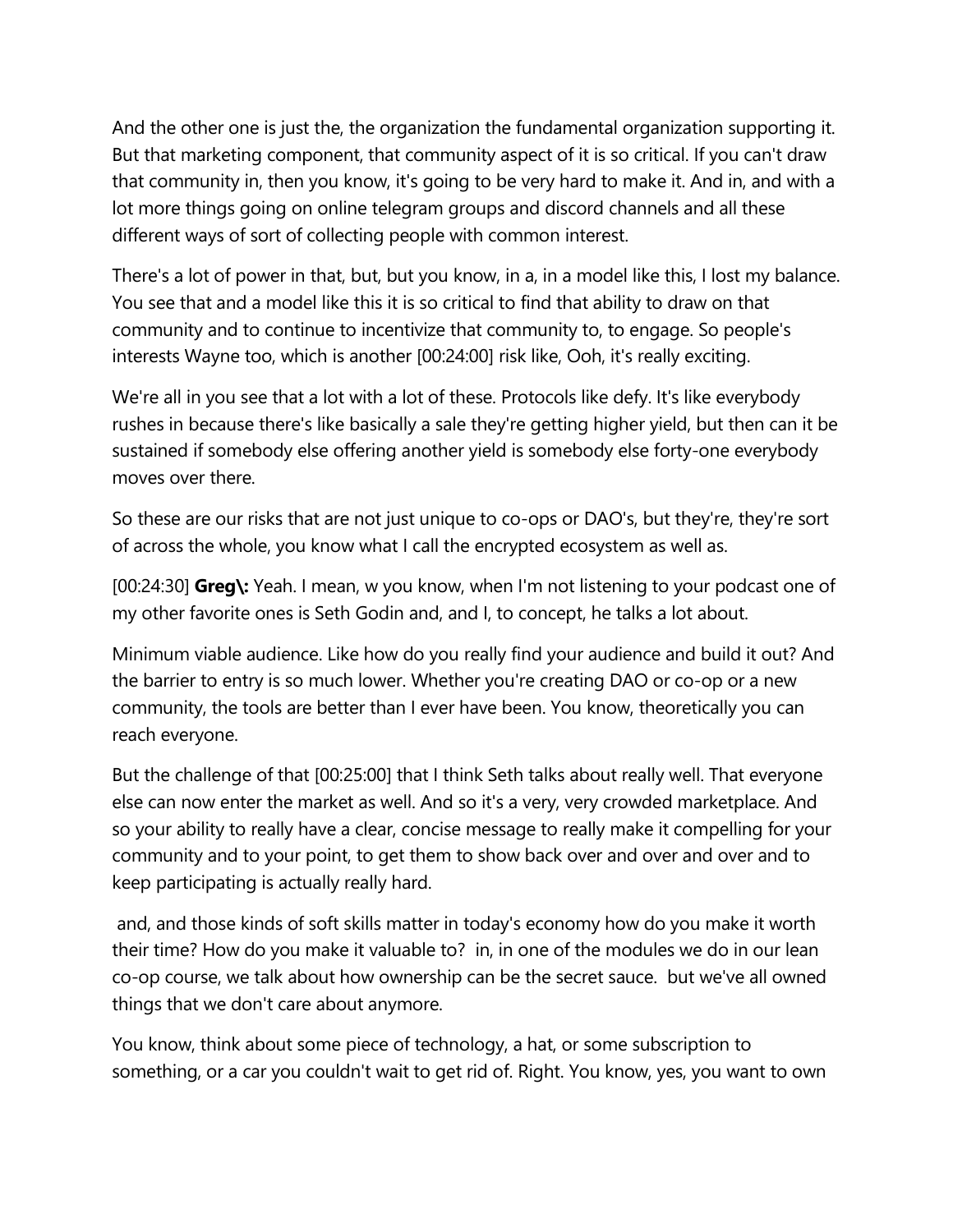it, but is it valuable to you and why is it valuable to you? And I think our best entrepreneurs are constantly thinking about how I keep upping the value to my [00:26:00] community.

[00:26:01] **Eric:** Yeah, for sure. And, and does that sort of tie failure or just not working? Maybe you could share a little bit about that.

[00:26:10] **Greg\:** Yeah. Well, I mean, I think sometimes people get caught up in this notion of decentralized governance.

And I know this comes up a lot in the DAO community. and I've talked to Nathan Schneider about this, who I believe was already on your podcast or will be soon. and occasionally we get people who think that there's, you can just have a leaderless, uh co-op or leaderless DAO. and, and I, I sorta love that idea. I wish you could just kinda like set up or just have it be like a part-time job. And we've certainly talked to founders who want that to be the case. In the real world, I've never seen those work. What we see is that the [00:27:00] communities need managers.

They need leaders, they need entrepreneurs. Frankly, more often than not, they need employees. Because everyone's got time commitments, and I think it's a, it's a v very different form of leadership. You know, it's not sort of top down hierarchical leadership, the way that we've all been taught about you know, having leaders or having managers in the organization, it's really kind of a bottom up servant leadership where the goal is to facilitate the group where, where, where the entrepreneur's job or the employee's job is.

To organize to, to gather the energy and really kind of holding the space or building the container for the community to operate in. but that does take some real time and energy. And I would say our best entrepreneurs are the ones who keep building that.

[00:27:52] **Eric:** In terms of being a visionary in terms of being a motivator or as you noted in terms of constantly thinking about, "Hey, how do I [00:28:00] make this more valuable to the participants so that they continue to stay engaged?" You know, the pressure may be, it may actually be a harder nut to crack for a leader than in a traditional business.

Like you really have to be a visionary. You have to be somebody who's constantly thinking about how to ensure that engagement. And if you finally get that, get that match to ignite, then maybe, maybe that, that community that builds can also sort of carry the weight and sort of bring itself forward as well.

But you kind of have to get that. You have to spark that fire. Yeah.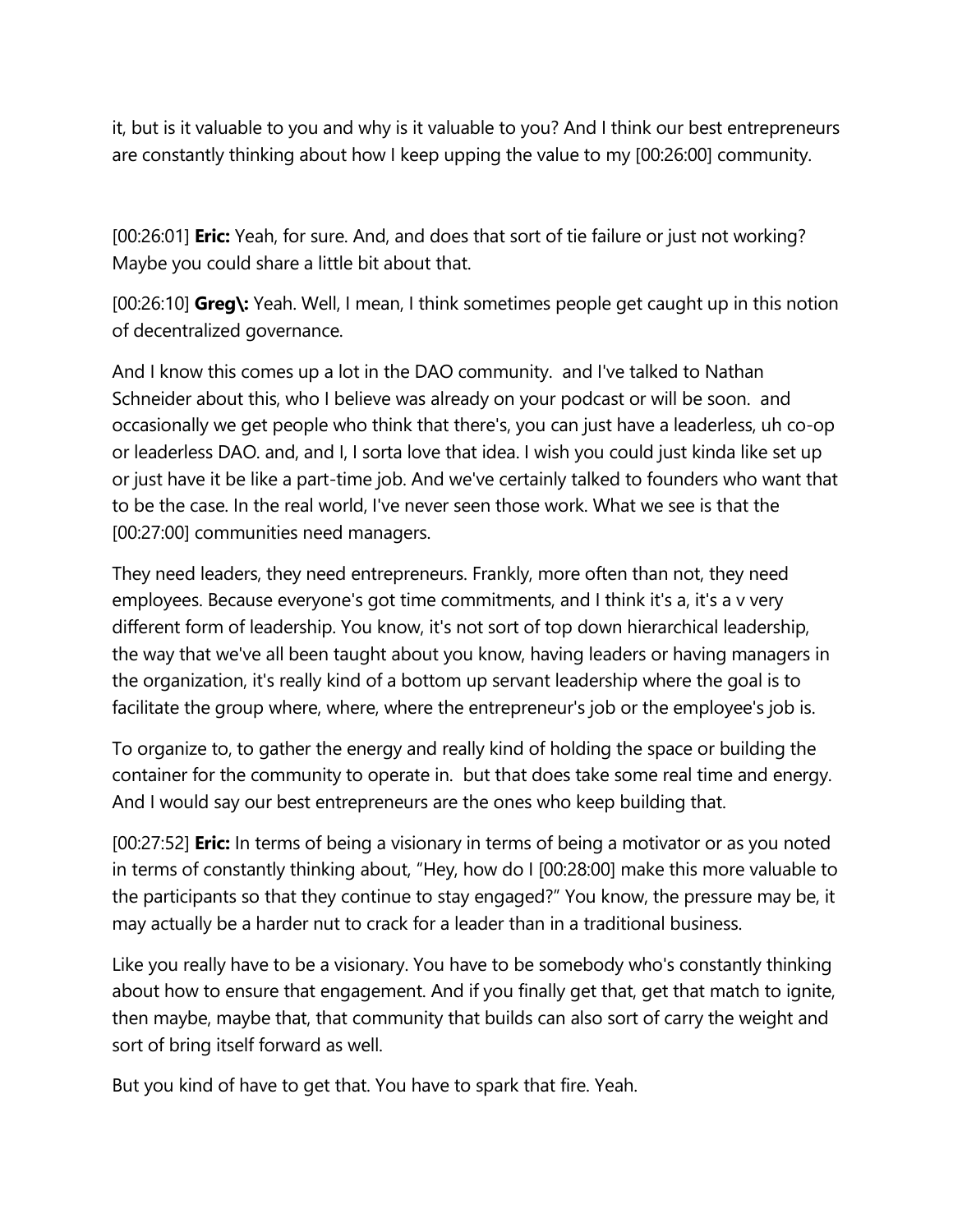[00:28:38] **Greg\:** You do have to spark the fire. And I think there's actually some unlearning that has to happen on both sides from, from the leadership side and also from the community side. You know, I, I, I've already talked about the leadership side, but I think from the community side people are so used to just being customers and there's actually a mild learning that has to happen to say, no, you're, you're a part of the community and we actually want your voice.

[00:29:00] and so in the co-operative world, we talk about this notion of you know, democratic management of how you include voice at a deeper level. but it takes some real time and, and it takes some real. Trusted developed within the community. One of the nice co-op truisms that I've heard is, "We move at the speed of trust."

It's so easy to just say, well, I'm just going to go build a thing and people show up there, show up, but you almost have to slow down a little more intentionally to build that community with more trust. But then over time, what you find is that these communities that are built this way actually have more survivability.

They have more power; they have more loyalty. and so even during the. You know, recent downturn due to COVID. we saw a lot of data that co-operative owned companies had less employee turnover. They went out of business less often because there was that notion of trusted community kind of baked into the post.

[00:29:55] **Eric:** That's really interesting. and so this touches on some of the things [00:30:00] that we had raised in our back and forth before the call, which is the myths or the truisms of the, of co-operatives. I think we had listed some of them and some of them we've already covered, but I think in terms of that community and building that community, two of the points and maybe we'll, we'll sort of reverse the order on the list, but one of them goes to the tragedy of the commons or the end the free riding problem in the context of a user base, maybe we, you can share, share some stories or some thoughts on that.

[00:30:39] **Greg\:** Sure. So the tragedy of the commons is such a big topic right now, and I would say when I'm not thinking about shared ownership, I'm thinking about the tragedy of the climate that's happening. and so I don't pretend to have the answer to that, but it is something that keeps me up at night is sort of the white walkers coming for all of us while we're all.[00:31:00]

Piddling about here but I would say in, in general crops can also have that, that question. How do you avoid the tragedy of commons? How do you avoid the free rider problem?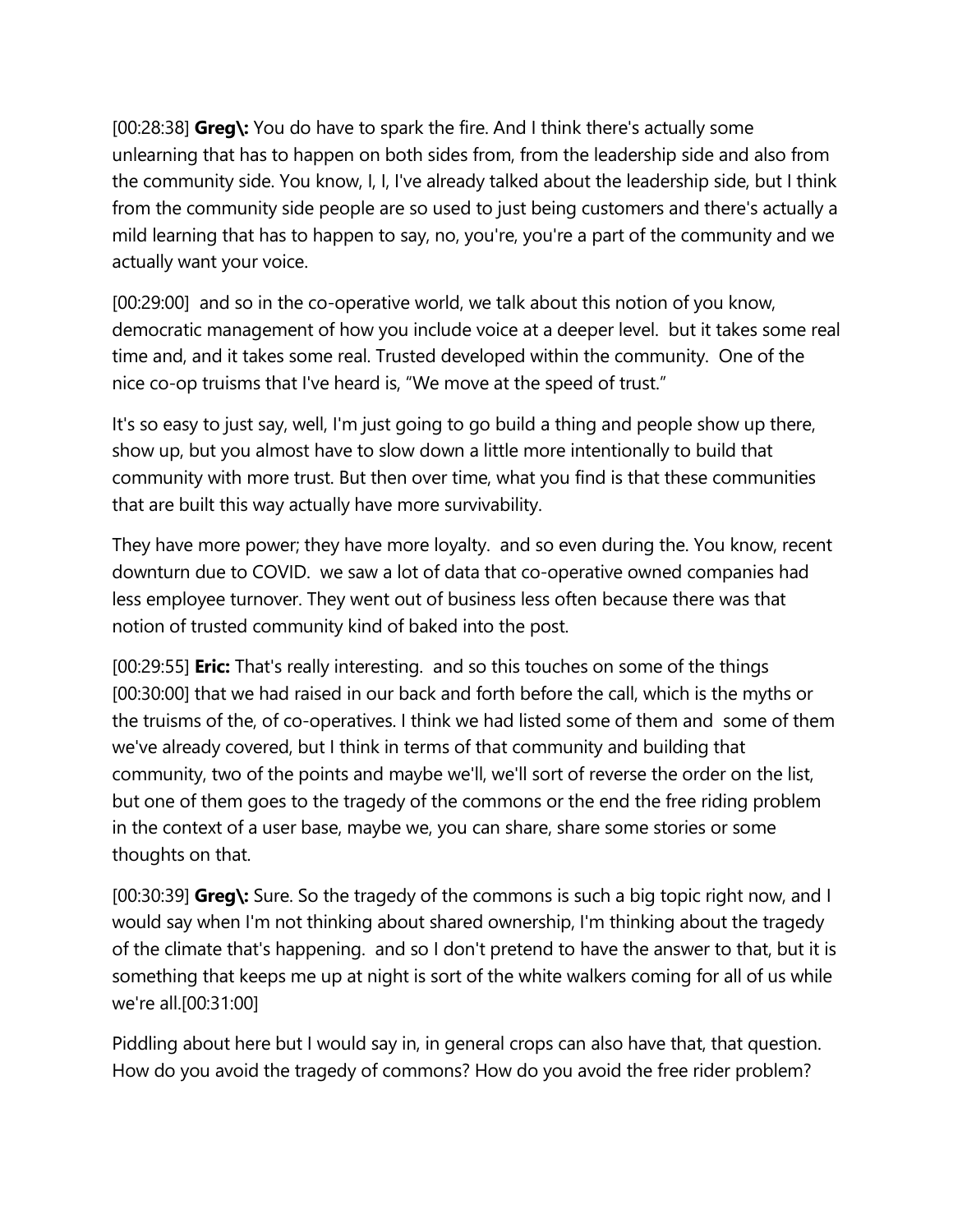And, and any of your listeners can, can Google those scenarios to understand it. But the concern is that someone's going to come along.

Someone's going to benefit from the common resources. Or in a co-operative, maybe the services or the profit share of the in a year and some may not participate. So to me, there's a few ways that you can solve that problem. First of all, number one is actually building an ownership versus just passing through.

And this is one of the reasons that I like co-operative ownership or shared ownership or distributed ownership, whatever you want to call it. Right. That when you actually have a Sheriff's. You might care a little more deeply. Uh I saw the Green Bay Packers just reopened their shares to the public and [00:32:00] they're not quite a co-operative.

I think they're kind of an interesting use case where you can't, you can't run for the board. There's not really a profit share, but they're close, it's owned by the community, and you have some rights as a Green Bay Packer share owner, but certainly if I bought a share.

You know, even though I'm a Patriots fan here in new England, I might care more about them than the Denver Broncos. Right. rather than just passing through it. So I think number one is actually like giving people a stake in whatever it is. I think that number two is the creation of better incentives.

Now, usually those are financial incentives, but they don't have to be. But how do you actually change the incentives to create the behavior you want? You know, I, as a very Republican boss of mine, used to say behavior always follows incentives. and so I, I think you really have to be smart about what is the behavior we want and how do we align incentives around that?

Cause end in the day, people are going to revert to the lowest common denominator. [00:33:00] and I think the third answer would be, can you develop some collective action that creates some social pressure. That when we're on our own, we are going to revert to. Our own selfish individual needs and wants.

But if you can create some sense of momentum that other people are, are standing up for this thing, other people are getting involved. You know, we are social creatures and people are like, oh, well shit, someone else is doing it. Maybe I should as well. And it creates some, some momentum. and I think that there's an interesting to bring it back to climate for a second.

Um one of the real tensions right now well, why should I sacrifice. Like, should I sacrifice if no one else sacrificing or why should I spend extra time or energy on this thing? But when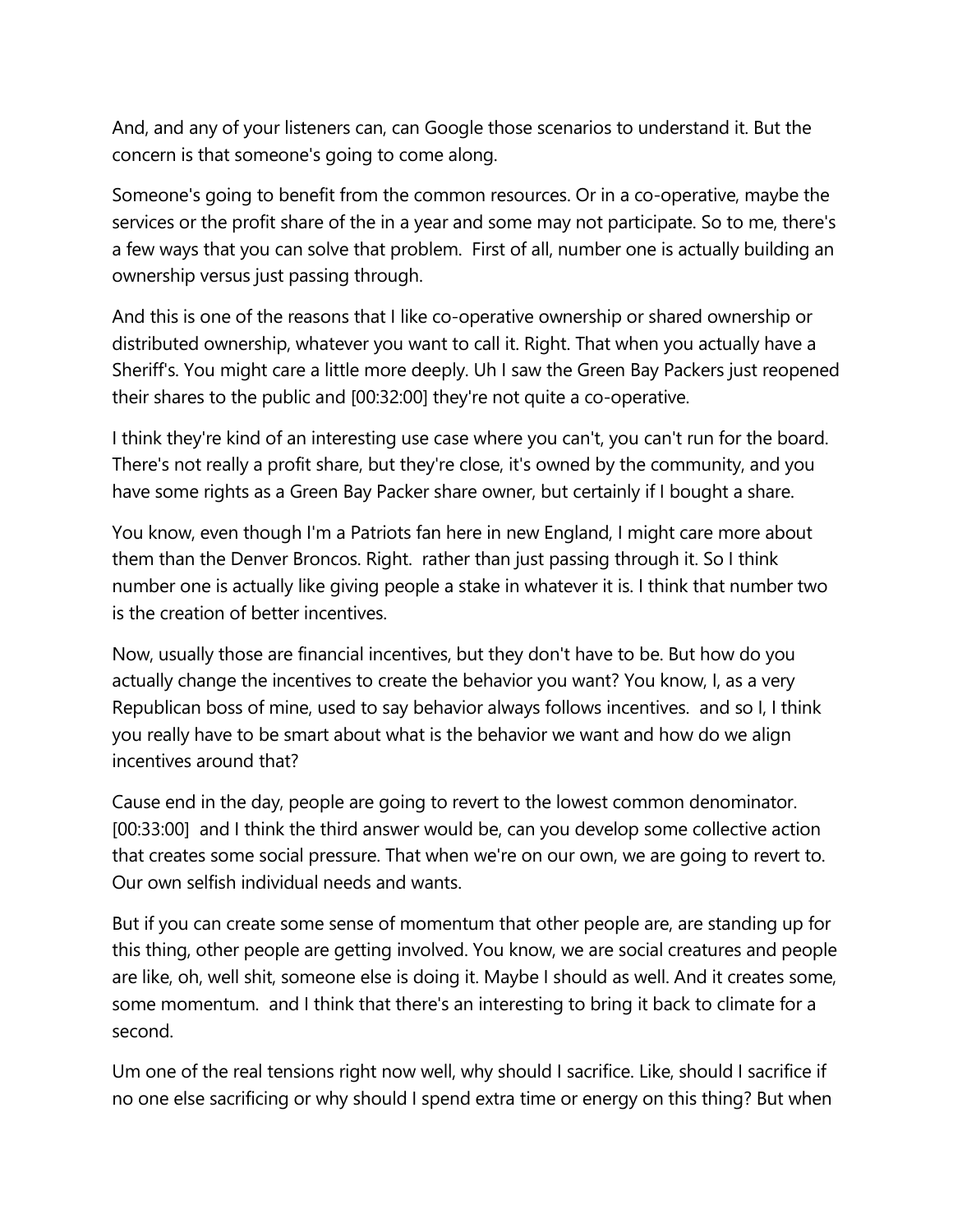you feel like everyone else is pitching a little bit, you're like, okay, well I can, I can do my part too.

Everyone else is doing it. So there's sort of a question of fairness and kind of [00:34:00] positive collective social pressure. Th that we have to create that gets one to, to, to take action. So anyway, so that's how we think about it, and I think, yeah, and I think the free rider problem really comes back to changing the incentives.

[00:34:20] **Eric:** Interesting. Yeah, we, yeah, I'm going to circle back to a prior episode. We did with Jenil Thakker where we talked about social token models, but more specifically all along the way, the social graph, which is this notion that your reputation can follow you into these forums. You know, as you sort of form these, these communities there's a way to sort of assess what somebody has done, the contributions that they've made to the community that goes beyond just maybe just like four stars, but like their actual reputation.

Like when you think about people moving between different communities, like with a wallet, their personal wallet of who they are. That while it can [00:35:00] include their contributions, that while it can include reputational components for whatever they value that wallet could actually have metrics in it that maybe they're the ones who are encouraging, but actually are almost.

Badges. I mean, maybe we get back into trophies, like all the trophies, like if you have a kid these days, like every single sport they do, they come home. It's like, we came in last place, we got a trophy, and I got the trophy because I went to the game and you know, like you have all, these are like, what am I gonna do with all these medals and trophies?

And it was great. It's a way of encouraging people. And, and in many ways I think that social. Can be meaningful and motivating people, because if you, if you join a community and you're not participating, number one, there's sort of a, I don't know, I'm not going to call it name and shame, but there's that component where we're, you're in this community, but you're not holding up your end and maybe you could be booted, but also if you, if you don't, aren't an active member or you're not making a positive contribution, it may or may not necessarily be a demerit.

But it could also [00:36:00] be you know, as you move into communities, people can say, well, what contribution did you make if he was in this community and why isn't there some evidence of that contribution or that positive impact. So that can apply across social impact that it can apply across contributions.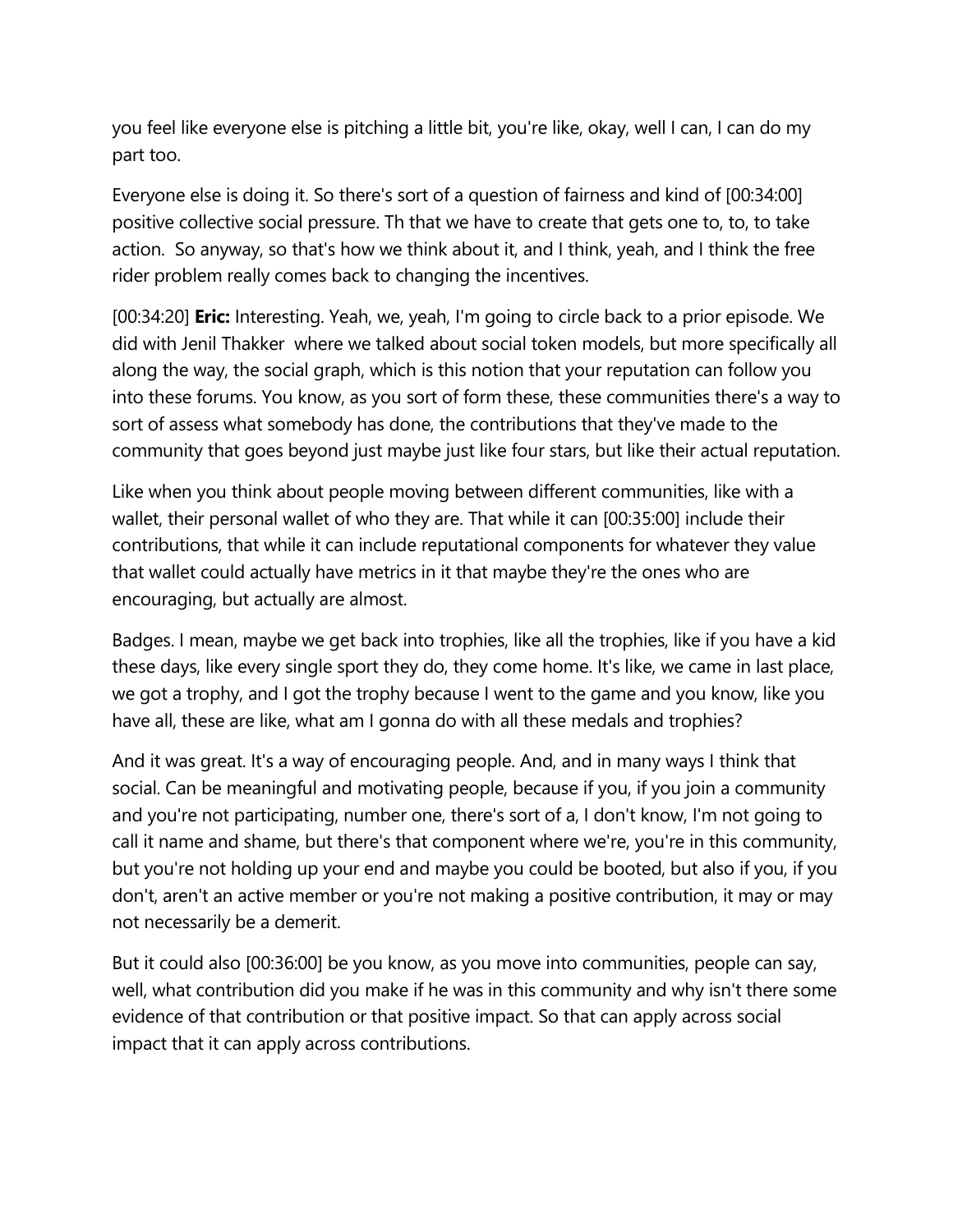I don't know. What, what do you think of that type of model? Do you think that's something that's going to become more important, particularly in the context of a shared ownership model?

[00:36:22] **Greg:** Yeah, I think there's a lot of power in that. And when I first got into the cooperative space, I thought, and I met many entrepreneurs who think that the most important thing is just how many members of the community you can get.

That that's the metric by which we judge people. but the risk can be that you can have a very thin layer of connection between you and that community. And so this is why I kind of love the, the minimum viable audience concept of Seth. This is that. You know, it is that engagement that actually matters.

Right? And that sometimes you're better off with a smaller committee of people who are actually involved. And I think the DAO's the distributed [00:37:00] economy, it's very easy for people to just be a little bit involved. To set up a profile, but to remain fairly anonymous, to not show up maybe they attend to a call.

Maybe they don't they probably don't have their video on. and, and how do you actually draw people out and pull them in and kind of a, a positive way. and, and I, I think you're right having sort of leaderboards are showing what different people are doing and it can be asynchronous for sure, but getting to people to show up as hard because you know, the number one thing we're all dealing with.

As lack of time. And there's so many fascinating stimulating things going on in our economy, that the battle for someone's attention is, is very, very real. And so that participation is really what you live and die by. Whether it's a DAO, whether it's a co-op, whether it's just a membership community but it's, it's hard to get people to.

[00:37:56] **Eric:** Yeah, for sure. And I guess sort of that feeds into another one of the [00:38:00] myths, which is, or the problem, which is the founder incentive problem. So obviously if a founder thinks into it upfront, maybe there's different ways they can structure it where they are incentivized so that, you know you know, their interest is maintained, but what have you seen and, and examples of, of where the founder actually, maybe it was very egalitarian, but to their own detriment versus what more thoughtful ways of saying, okay, how do I balance the perception of the community of my incentive versus the need for me to be incented and to build a sustainable model?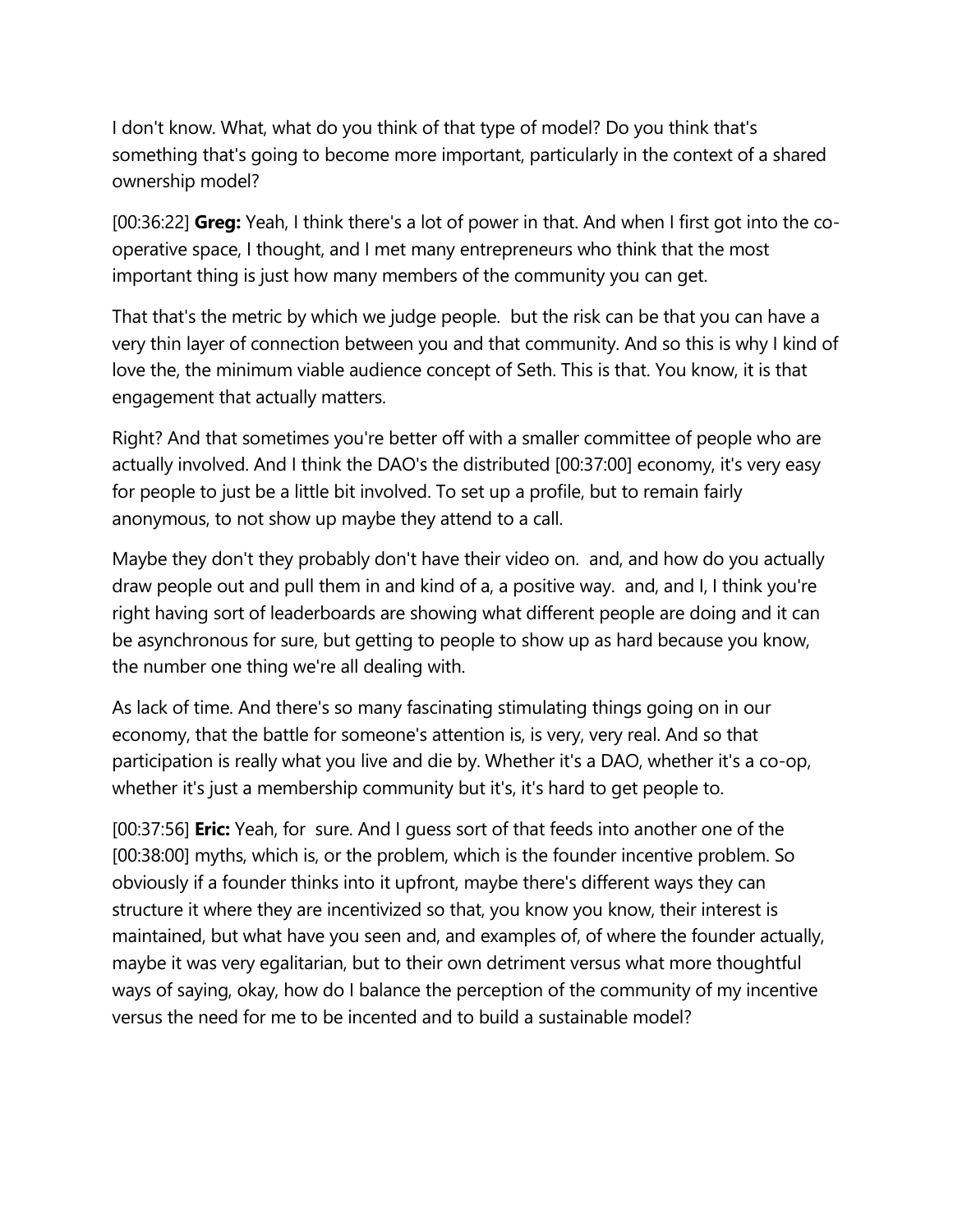[00:38:40] **Greg\:** Well, I've talked about the fact that the leadership is really important that you do, you can't take out the role of the entrepreneur and the leader in getting news organizations going.

And so. I probably talked to four or five entrepreneurs a week or considering some sort of shared ownership company. And frankly, they're going to put in maybe hundreds of [00:39:00] thousands of hours before this thing is profitable sometimes before they can actually be paid. Because I think with any startup, there's a lot of time and effort that's based on faith.

That you're building something and you're, you hope that it pays off, but you don't know none of us know and there's no guarantee. and so the question becomes is. You know, should they be rewarded in exactly the same way as someone who comes on a year or two years or three years later? and there's a, a well-known worker co-operative.

I won't say which one it is, but a fairly sizable. Revenue in the us. and I know one of the, the original founders there and he worked there for over 20 years, and he walked away, and he didn't get anything additional first time. Right. and to me that feels a little bit unfair. And I think if we want to grow the economy, you have to design ways for these founders.

And also the early stage employees that come with. To receive proportional rewards [00:40:00] going back data. It needs to be proportional. and there are ways to solve for that. So that's something that's probably fairly unique about our curriculum is that I haven't seen anywhere else is actually designing those incentives.

So if you go back to the idea that your ownership model is something you can design, just like we design you know, our wardrobe and our hairstyles and our website. And our logos and our user interface you can design ownership and there's no reason that you can't build in either founder shares, which would be a unique share class set aside for the founders and early employees of the company might be five or 10% of the shares.

you can also set up an investor share class that we talked about for preferred outside shareholders, and you can actually give the investor shares to the founders. And that's a nice solution because now you're in founders are incentivized in the same way as your investors. And so the incentives are aligned.

And [00:41:00] you can even set up a separate management company that pays the founders or the early employees. And that's a solution we've seen sometimes. but you know, between those three models, usually we come up with a solution. So the founders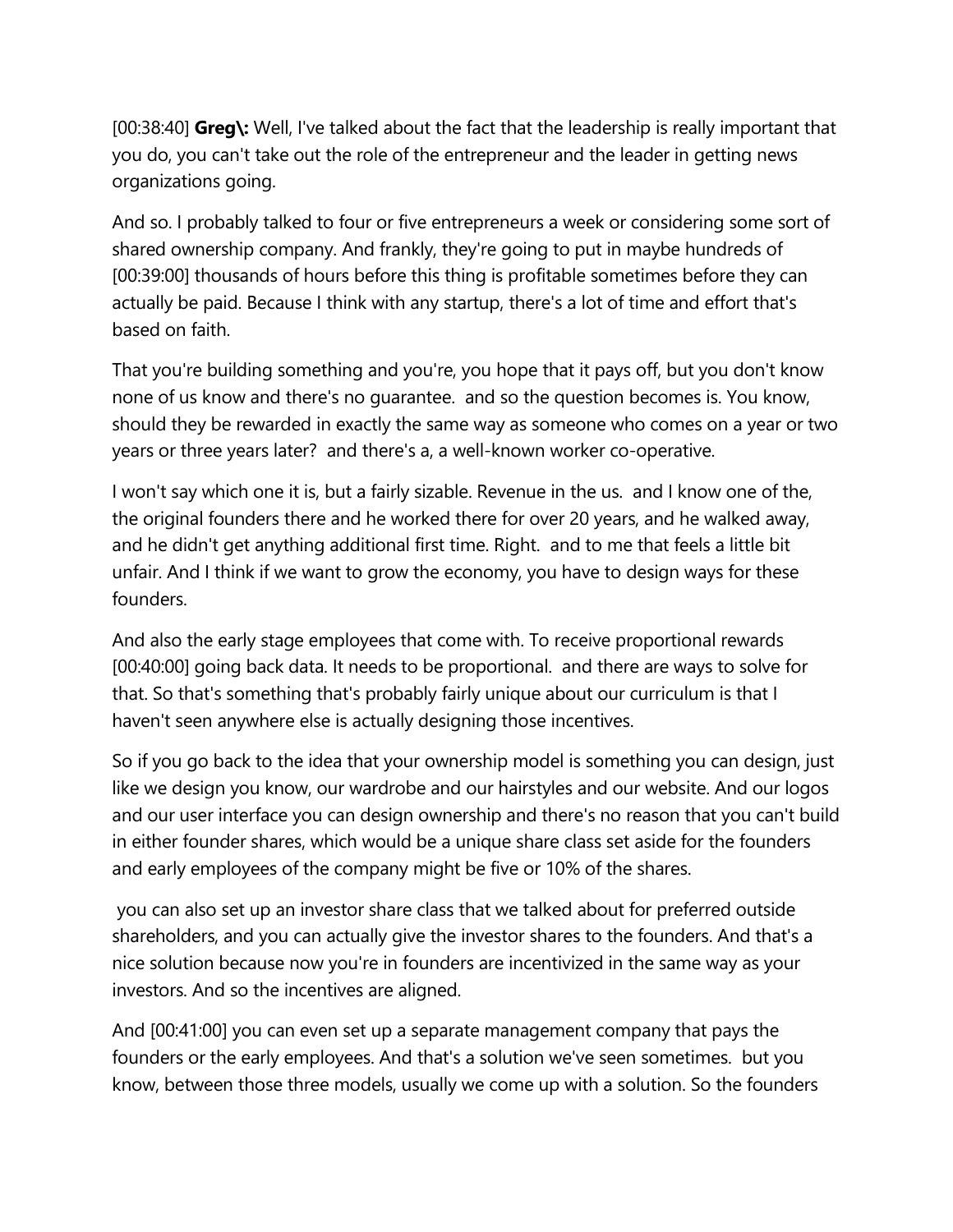do feel rewarded for their time and effort. And it's, it's a funny thing because the people come to us, obviously they believe in a democratic system or else they wouldn't be doing it, but they're also like, well, what about me?

Right? Like, I've got to save for retirement. And so sometimes we have. Pull it out of them a little bit and say how do you want to be paid for this thing? Cause you've been working on for the last two years. and, and there should be some outsized reward for it. And so and you know, and then obviously we can do it via salaries and bonuses, but we can get even more creative than that.

[00:41:45] **Eric:** And so w in that kind of model what kind of conflicts does that potentially create with the users? I mean, the notion of the shared owners. You know, everybody has their own conception. Like you started off the [00:42:00] podcast by saying nobody really knows what a co-operative is. We all kind of know what it is.

It's like, well, it was a bunch of people working together and see central avenue. Right. But we don't we're informed by like Yeah, my college had a food co-op that was like a lot of granola and stuff like that. That was my perception of a co-op. Right. And if you live on the agrarian side, you'd probably think more farming, it's all shaped by a specific experience.

And so everybody has sort of their own unique experience. Whereas you could say with corporations, LLCs or things like that, peel may be uneducated. But there's probably a more consistent understanding of what that is. I am a worker. I get paid. Oh, I have a stock option. Oh, that means at some point maybe I get something, but I'm not asking a lot of questions.

Right. I'm just like, oh great. I make money. I hope it moons. Right. Co-op. I get convinced to join us like shared ownership. Oh, great. That means I get I get paid for what I do is that, is there, [00:43:00] does that dialogue, does that messaging take on a different importance when the founder is taking in that founder, incentivization structure, even a management team, or some group that gets more than others.

Everybody understands. I work with. You know, I'll get back more, but maybe that whole founder incentive model what's the deal, what's the delicate balance that you, that needs to be achieved there? Or am I overstating it?

[00:43:28] **Greg\:** No, I think there is a delicate balance. And I think go back to go back to your, the top of your question.

Um co-operatives are organizations and companies owned by and operate for the benefits of their users. And so each community's a little different, but they're generally. Private for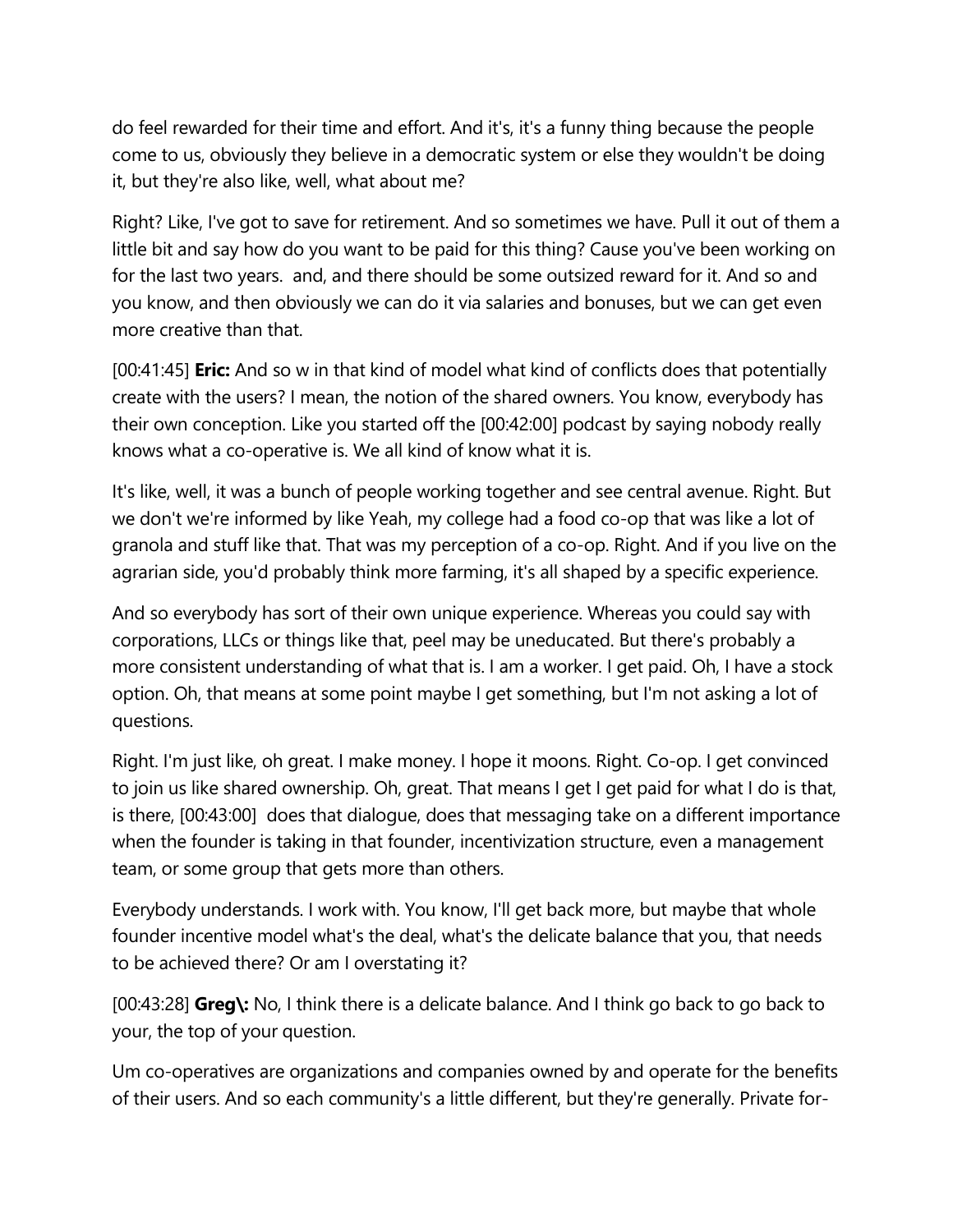profit companies sometimes Linda in last week's chat talked about how people can work cooperatively and have it not actually been a company.

Right. And so sometimes people will say we're just a group of people that we're [00:44:00] co-operative. And I put that in quotes, but what we work with. Companies owned by their members. That's really our definition of it. and there, they're, they're not nonprofits are not owned by anyone.

These are private companies, but they exist to serve the members. and so to the specifics of your question about how do you balance the founder rewards versus the rewards for everyone else? Uh it is it is challenging. And what I would say is that most of the co-ops I've been in.

people see the work done by the founders and done by the leadership to create the opportunity in the first place. And I think that's really how I think about someone's got to kind of set the tables. Everyone else can eat. Right. And there should be some reward for that. And, and, and you might have different rewards for different communities.

So in some ways a bonus plan and some of them might be founder shares and some of them might be investor shares. I think there's a lot of different solutions depending on the community you're talking about. [00:45:00] you can have kind of sweeteners for different patronage formulas that we could talk about.

But I think the way you find that balance is through the accountability structure. So even though co-operatives can have. Uh they can have hierarchal leadership really depends on the co-op. they're always accountable back to their users. So let's just imagine for a second that you know, a founder team said, well we want to take 20% of all the profits.

And the rest of you is just like, well, that's, that's too much. Right. And that's a little bit of a negotiation. the people who the leadership team is accountable to are the board and the board are voted on by and elected from the membership writ large. And so that, that built in accountability loop that kind of full circle accountability is part of what I love about the model.

So the only way they could get that approved is if the members actually say it's okay, and then maybe it's not all members. It might just be the board, but some representative from [00:46:00] that committee has to actually sign up.

[00:46:02] **Eric:** Right. Right. And, and you, you mentioned maybe drilling down a little bit into sweeteners for patronage.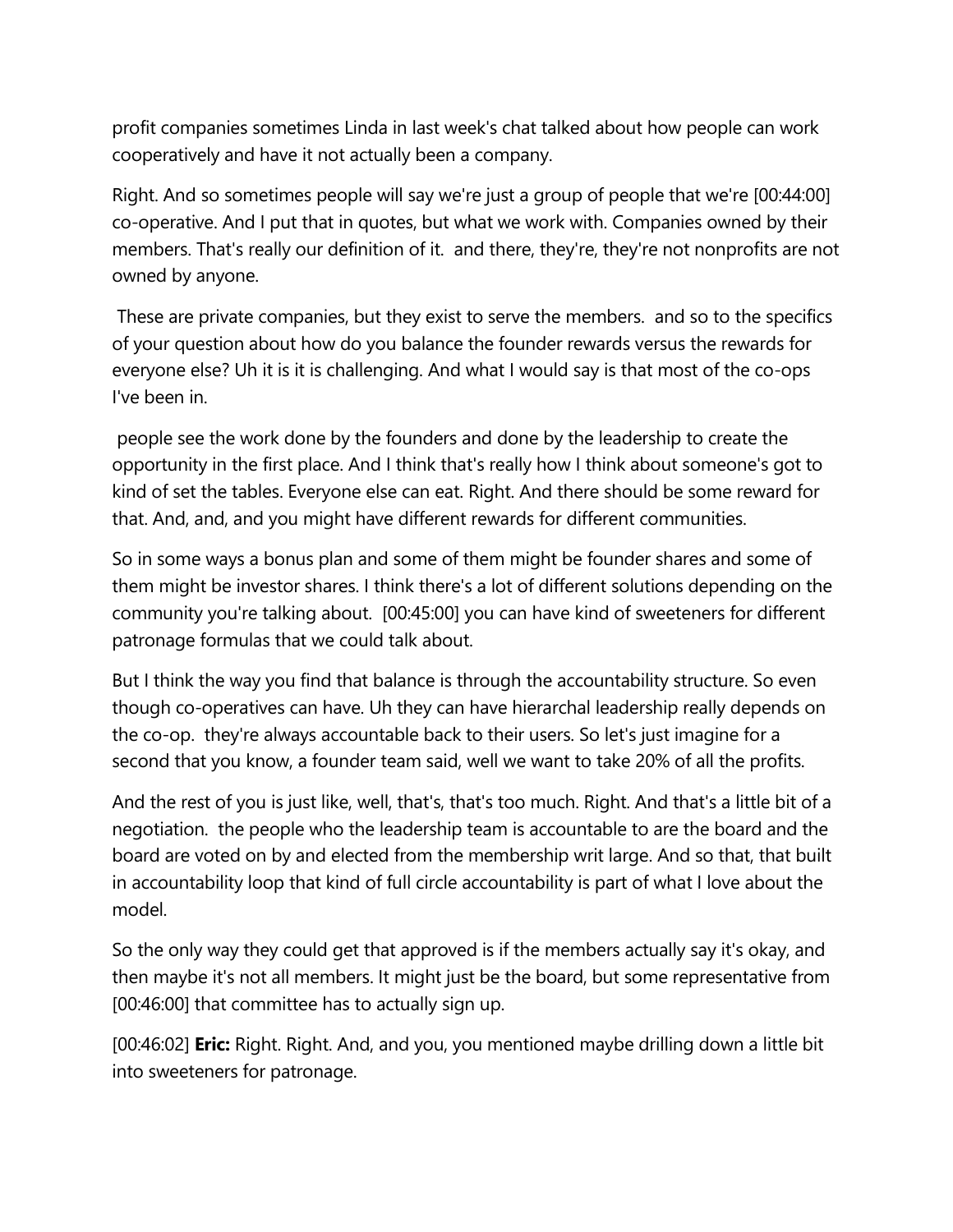So you know, w what are some examples of those?

[00:46:14] **Greg\:** yeah, so this, this term patronage, I know it can get confusing, but let's, let's call it a kind of the, the way we share profits at the end of the year, if there's a surplus profits in the organization, if you know, every year let's just say if there was a profit in.

The board could decide to reinvest it right. Or they could decide to share it back out with the membership is the easiest way to think about it. but what's interesting is that patronage formula can be based on anything the co-op decides is, is meaningful activity of have how the members are involved or almost anything, but you can get fairly creative on it.

and so and I'll give you a small example. So if it's a worker. Um the traditional formula is just, well, how many hours did you put in? [00:47:00] To building the company. That's one example, but you could say, well, there's a sweetener for longevity. We're going to have a multiplier based on how many total years you've been here, or we're going to take the 50% hours this year and 50% how many total hours you've worked for the company. Or there's a tech worker co-op that we started a case study. And they said, well, it's going to be half of your hours this year, but half is going to be what your salary is, which I thought was a fascinating formula because. We know, it's really hard to get high quality tech workers, and we want to overvalue our best paid employees because we know it took a little bit of a haircut to work for us versus Google or Uber or someone else.

And so we're actually going to build our patrons for them, partly around their compensation levels. Cause we, we think we need to reward them a little bit more so you can get fairly creative. and if it's a platform co-op, you might. Look if you [00:48:00] contribute more to building out the platform then you get a higher reward, as well.

So again, the idea is how do you make it proportional to the activity to, to create the behavior you want.

[00:48:10] **Eric:** Okay. And does that, do those models have impacts on taxation? Or am I asking the wrong guy? He's like, I might just click on that last one there, Eric.

[00:48:24] **Greg\:** yeah. Well, I always, I always have to just so I don't get in trouble with all the good folks at JR Wiener or in other law firms in the U.S I was asked to do hashtag not legal advice when I talk about this stuff but as Linda and team, so eloquently explained last week you know, generally what happens in a co-operative, one of the nice benefits.

Dividends shared to the patron members. The members were talking about avoid double taxation. So they're not taxed at the corporate level. They're taxed at individual level. Right.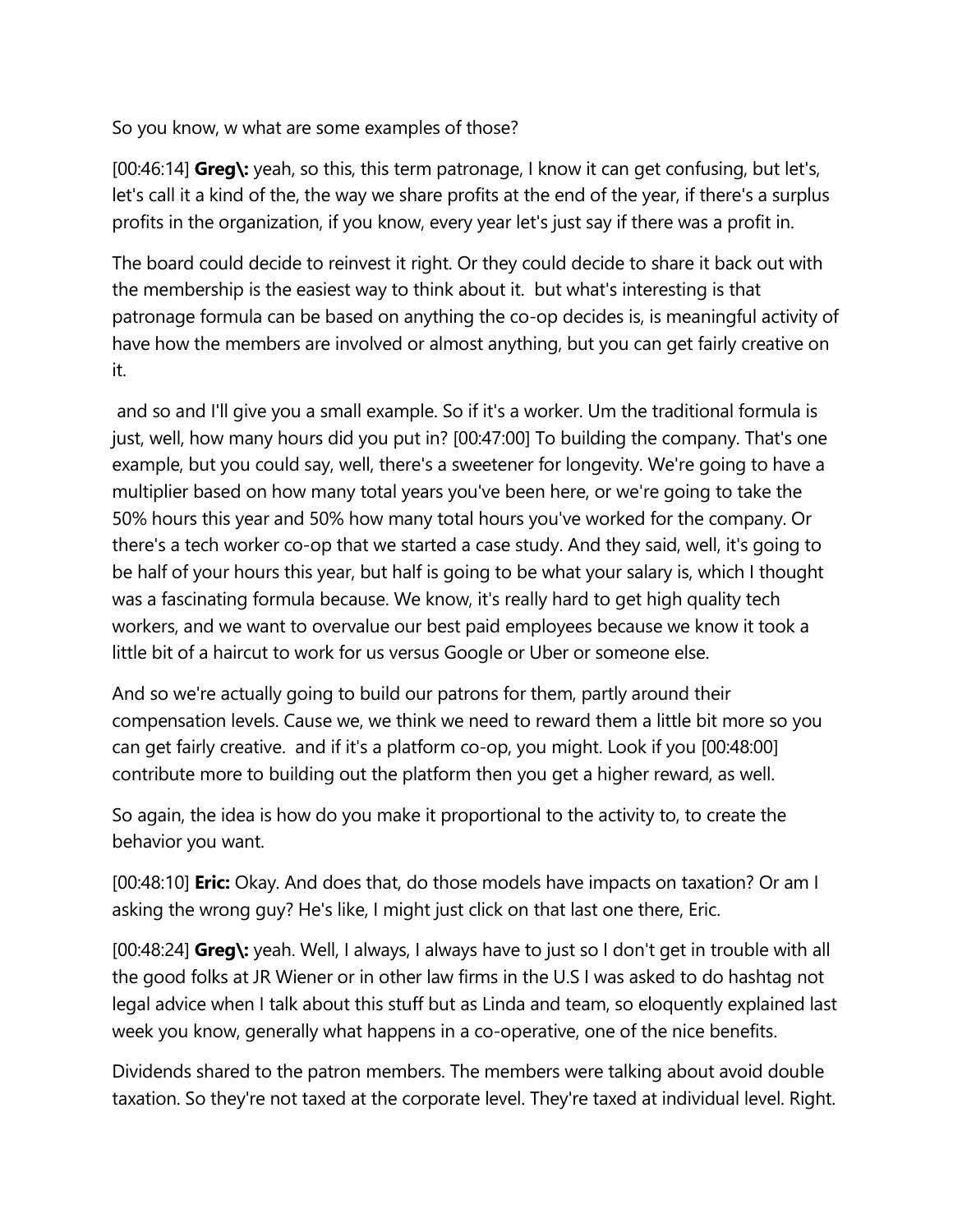So it shouldn't really change the taxation, [00:49:00] too much. Profits that go to that are not based on member activity would be taxed at the normal corporate level.

but it shouldn't really again, non-lawyer, but it shouldn't really change the taxes too much what I'm saying.

[00:49:15] **Eric:** Excellent. and so, and that's consistent with last week. I just thought we might want to just pause on that and focus on a little bit. we talked initially about the fact that co-ops are an ownership model, not a business model. And so what do you see in terms of like, how does that myth manifest itself in the people that come to you? Like, we talked a little bit about the guy who came in and said, I want to build a co-operative Google. but that, that was something different, he didn't have the community. Didn't have it started, but how do you see that manifesting in, in people that, that come to start a coop?

[00:49:58] **Greg\:** Yeah, well, there's a lot of people that kind of [00:50:00] get together of the communities that, well, we want to be a co-op right. And they start from that point of view, and they might get to the business model last, and we think that's backwards and that's, that's kind of a problem.

So you know, in, in our free online lean co-op class we start with the customer problem first. Like just like any other lean startup Eric Rees or Steve blank you almost gotta start. What is the problem you're trying to solve? What is the solution? What is the business model that, where you can monetize that solution?

And then what is the ownership model? We actually put the ownership model last and that might sound a little counter-intuitive, but I think it's, it's, it's easy to talk yourself into a business model once you have everyone together. And so we got a lot of pitches of people there. We're just going to get all these people together and it's going to be great but like it's not sustainable because there's no revenue coming in.

And so we have to be a little bit careful because sometimes people, [00:51:00] you know, when we use terms like revenue and business model and profitability, people can say, well, that's not co-operative, Greg. I don't know. You're getting a little too businessy on me. but you know, so we have to reframe it as you know, is your business model sustainable?

Is it built for the long-term? How are you going to have the revenue to reinvest in, in your platform? How are you going to have the revenue that to share back props with your community? But you, you do have to have both aspects of it for your company system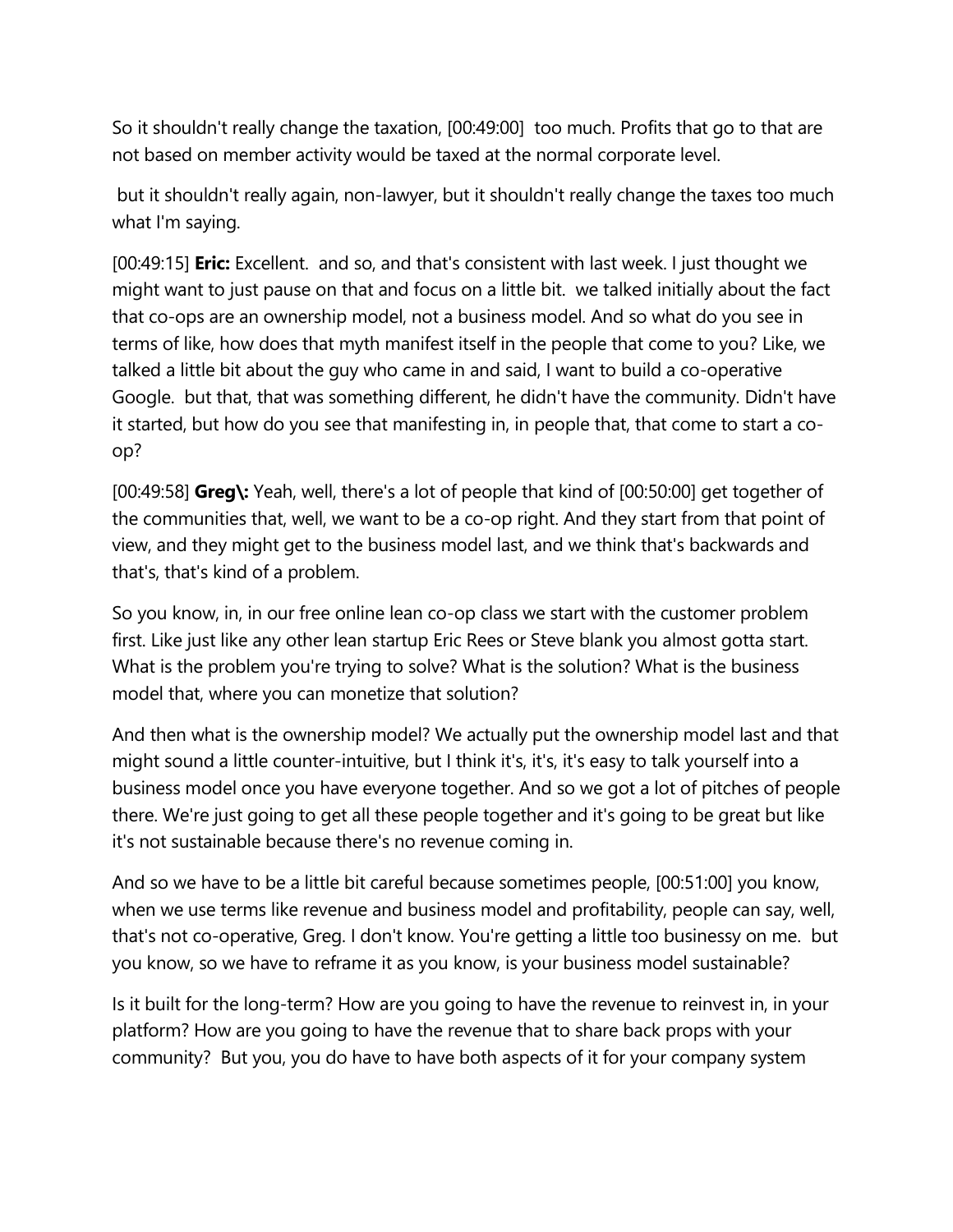survive. And I would say even for a DAO you know, we, we have to talk to a number of distributed online communities.

And aside from coming together to own the thing what, what is the rest of the model that people are doing together. Like how is it not just you know, fancy airline miles and that's probably a horrible distillation of, of some of what's going on, but it's, it's very easy to sort of You know, it's, it's, it's very easy to sort of say we're [00:52:00] coming together to this thing and it seems really cool, but what, what is the actual business associated with it?

And you don't have to, but if you want it to be sustainable, I think it's useful to think about that.

[00:52:08] **Eric:** Great. For sure. one last thing I wanted to sort of touch on is, is social impact and, and are asked the question, are co-operatives inherently a social good?

[00:52:24] **Greg\:** Well, I'm going to bust one other myth on my way to busting that myth.

So I wanted to mention the fact that sometimes people think co-ops are really small and co-ops are always social purpose. And I would say no on both fronts. Uh there's been great data at the national co-op bank that the nation's hundred largest co-operative businesses post a collective \$230 billion in revenue each year. So some of these are massive companies. And the reason I bring up that myth first is that if you think about large [00:53:00] agricultural co-op or a credit union or a rural electric, I don't think that shared ownership in and of itself is always the social good. I think it often can be, I would argue that wealth creation and distributed voice are, are often a better form of corporation.

and that sharing the wealth of entrepreneurship is generally better than the wealth consolidation that's happened and sort of the misalignment of incentives that happens in traditional corporations, but that being quadroon doesn't automatically create social impact. It really matters kind of who the owners are and, and how it's governed.

This is where governance matters and sort of what the mission of it is. Look, you can have a co-op of rich, white tech bros making more money and that's not necessarily making the world a better place or certainly there are agricultural co-ops where its [00:54:00] going to a very small group of people.

So I think you really got to think about who the owners are and what are the benefits of ownership. and that's one of the things we've been trying to do with the ownership model canvas that we recently published, which is helping people think through. How do we want to design our ownership and who are we trying to benefit?